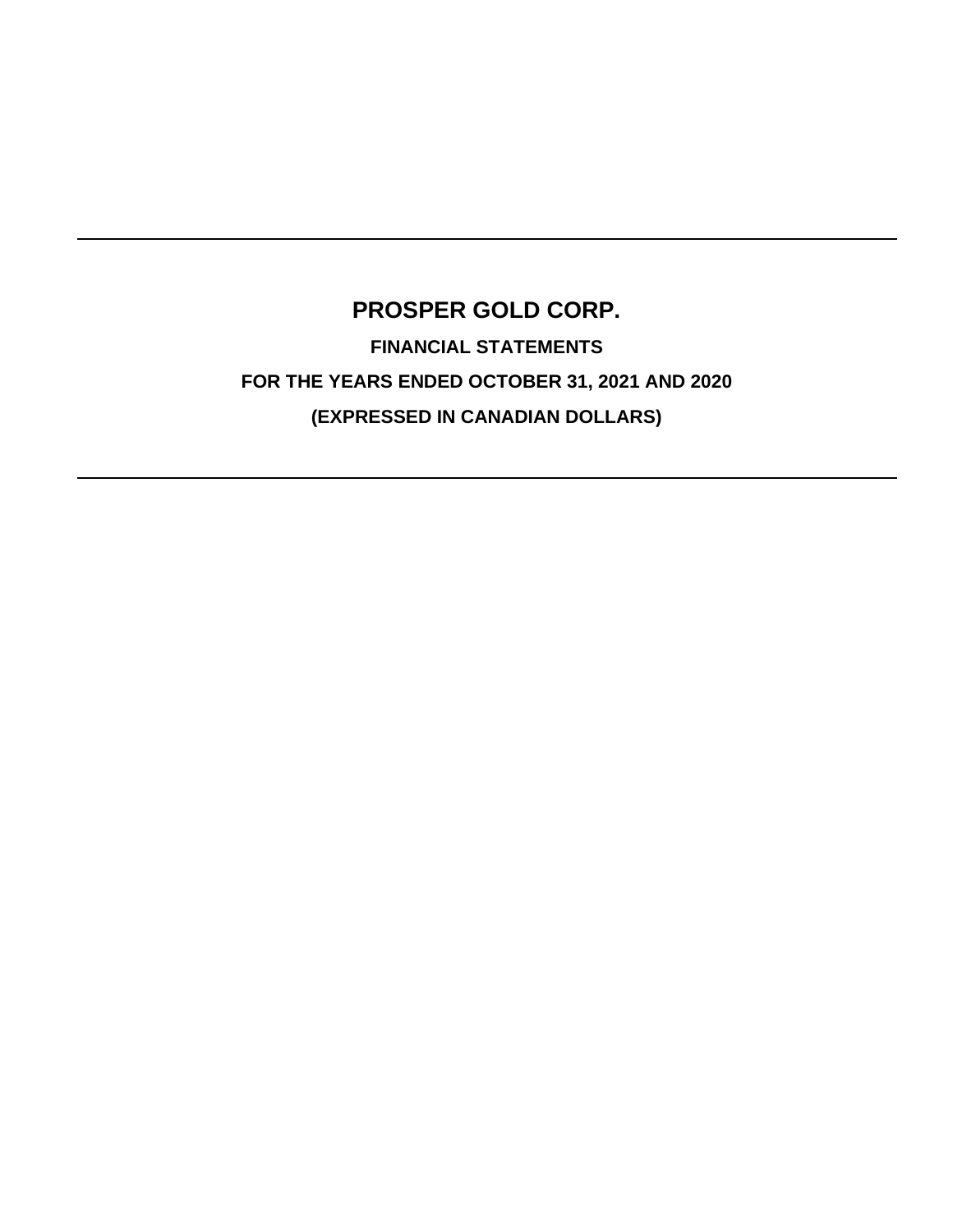

# **INDEPENDENT AUDITORS' REPORT**

# **TO THE SHAREHOLDERS OF PROSPER GOLD CORP.**

## *Opinion*

We have audited the financial statements of Prosper Gold Corp. (the "Company"), which comprise:

- the statements of financial position as at October 31, 2021 and 2020;
- the statements of comprehensive loss for the years then ended;
- ♦ the statements of changes in shareholders' equity for the years then ended;
- ♦ the statements of cash flows for the years then ended; and
- the notes to the financial statements, including a summary of significant accounting policies.

In our opinion, the accompanying financial statements present fairly, in all material respects, the financial position of the Company as at October 31, 2021 and 2020, and its financial performance and cash flows for the years then ended in accordance with International Financial Reporting Standards ("IFRS").

### *Basis for Opinion*

We conducted our audits in accordance with Canadian generally accepted auditing standards. Our responsibilities under those standards are further described in the *Auditors' Responsibilities for the Audit of the Financial Statements* section of our report. We are independent of the Company in accordance with the ethical requirements that are relevant to our audit of the financial statements in Canada, and we have fulfilled our other ethical responsibilities in accordance with these requirements. We believe that the audit evidence we have obtained in our audits is sufficient and appropriate to provide a basis for our opinion.

# *Material Uncertainty Related to Going Concern*

We draw attention to note 1 in the financial statements, which indicates that the Company incurred a comprehensive loss of \$8,673,393 during the year ended October 31, 2021, has not generated revenues or positive cash flows from operations to date and, as of that date, the Company's deficit is \$23,799,553. As stated in note 1, these events or conditions, along with other matters as set forth in note 1, indicate that a material uncertainty exists that may cast significant doubt on the Company's ability to continue as a going concern. Our opinion is not modified in respect of this matter.

### *Other Information*

Management is responsible for the other information. The other information comprises Management's Discussion and Analysis.

Our opinion on the financial statements does not cover the other information and we do not express any form of assurance conclusion thereon. In connection with our audit of the financial statements, our responsibility is to read the other information identified above and, in doing so, consider whether the other information is materially inconsistent with the financial statements or our knowledge obtained in the audit or otherwise appears to be materially misstated.

We obtained Management's Discussion and Analysis prior to the date of this auditors' report. If, based on the work we have performed, we conclude that there is a material misstatement of this other information, we are required to report that fact. We have nothing to report in this regard.

### *Responsibilities of Management and Those Charged with Governance for the Financial Statements*

Management is responsible for the preparation and fair presentation of the financial statements in accordance with IFRS, and for such internal control as management determines is necessary to enable the preparation of financial statements that are free from material misstatement, whether due to fraud or error.

Langley 600 - 19933 88 Ave Langley, BC V2Y 4K5 T: 604 282 3600 F: 604 357 1376

Nanaimo 201 - 1825 Bowen Rd Nanaimo, BC V9S 1H1 T: 250 755 2111 F: 250 984 0886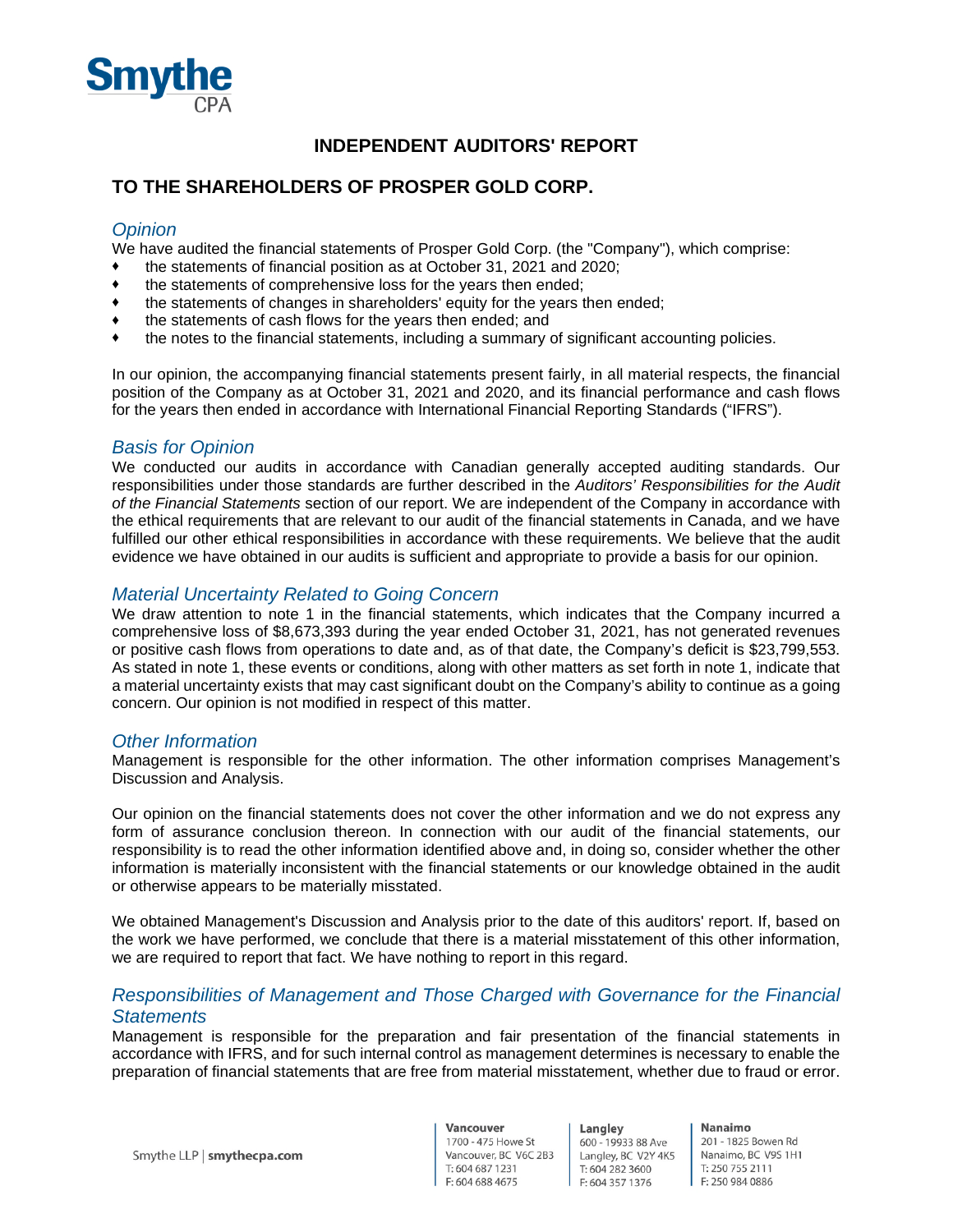

In preparing the financial statements, management is responsible for assessing the Company's ability to continue as a going concern, disclosing, as applicable, matters related to going concern and using the going concern basis of accounting unless management either intends to liquidate the Company or to cease operations, or has no realistic alternative but to do so.

Those charged with governance are responsible for overseeing the Company's financial reporting process.

### *Auditors' Responsibilities for the Audit of the Financial Statements*

Our objectives are to obtain reasonable assurance about whether the financial statements as a whole are free from material misstatement, whether due to fraud or error, and to issue an auditors' report that includes our opinion. Reasonable assurance is a high level of assurance, but is not a guarantee that an audit conducted in accordance with Canadian generally accepted auditing standards will always detect a material misstatement when it exists. Misstatements can arise from fraud or error and are considered material if, individually or in the aggregate, they could reasonably be expected to influence the economic decisions of users taken on the basis of these financial statements. As part of an audit in accordance with Canadian generally accepted auditing standards, we exercise professional judgment and maintain professional skepticism throughout the audit. We also:

- Identify and assess the risks of material misstatement of the financial statements, whether due to fraud or error, design and perform audit procedures responsive to those risks, and obtain audit evidence that is sufficient and appropriate to provide a basis for our opinion. The risk of not detecting a material misstatement resulting from fraud is higher than for one resulting from error, as fraud may involve collusion, forgery, intentional omissions, misrepresentations, or the override of internal control.
- ♦ Obtain an understanding of internal control relevant to the audit in order to design audit procedures that are appropriate in the circumstances, but not for the purpose of expressing an opinion on the effectiveness of the Company's internal control.
- ♦ Evaluate the appropriateness of accounting policies used and the reasonableness of accounting estimates and related disclosures made by management.
- Conclude on the appropriateness of management's use of the going concern basis of accounting and, based on the audit evidence obtained, whether a material uncertainty exists related to events or conditions that may cast significant doubt on the Company's ability to continue as a going concern. If we conclude that a material uncertainty exists, we are required to draw attention in our auditors' report to the related disclosures in the financial statements or, if such disclosures are inadequate, to modify our opinion. Our conclusions are based on the audit evidence obtained up to the date of our auditors' report. However, future events or conditions may cause the Company to cease to continue as a going concern.
- ♦ Evaluate the overall presentation, structure and content of the financial statements, including the disclosures, and whether the financial statements represent the underlying transactions and events in a manner that achieves fair presentation.

We communicate with those charged with governance regarding, among other matters, the planned scope and timing of the audit and significant audit findings, including any significant deficiencies in internal control that we identify during our audit.

Langley 600 - 19933 88 Ave Langley, BC V2Y 4K5 T: 604 282 3600 F: 604 357 1376

Nanaimo 201 - 1825 Bowen Rd Nanaimo, BC V9S 1H1 T: 250 755 2111 F: 250 984 0886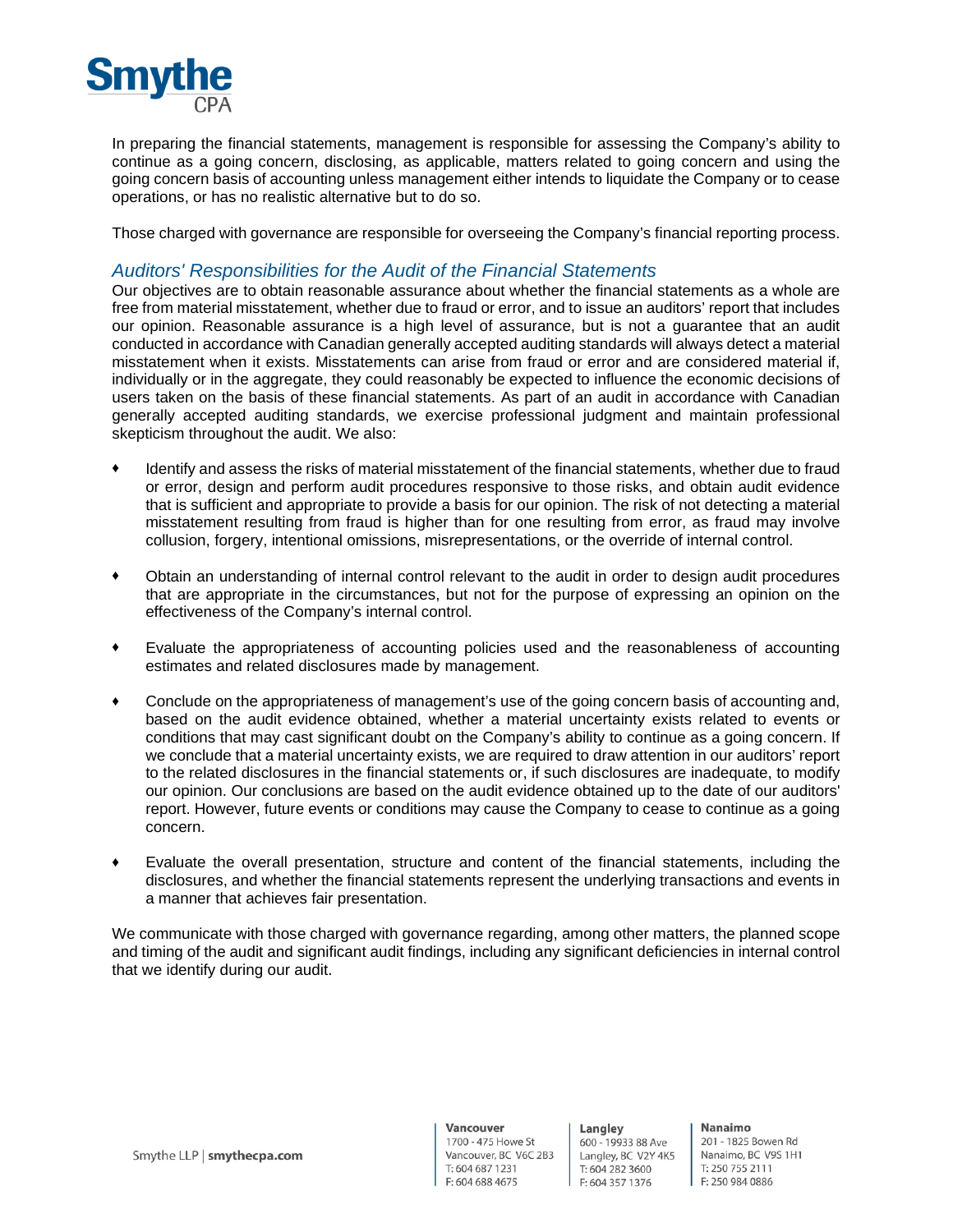

We also provide those charged with governance with a statement that we have complied with relevant ethical requirements regarding independence, and to communicate with them all relationships and other matters that may reasonably be thought to bear on our independence, and where applicable, related safeguards.

The engagement partner on the audit resulting in this independent auditors' report is Kevin Yokichi Nishi.

Smythe LLP

Chartered Professional Accountants

Vancouver, British Columbia February 24, 2022

Vancouver 1700 - 475 Howe St Vancouver, BC V6C 2B3 T: 604 687 1231 F: 604 688 4675

Langley 600 - 19933 88 Ave Langley, BC V2Y 4K5 T: 604 282 3600 F: 604 357 1376

Nanaimo 201 - 1825 Bowen Rd Nanaimo, BC V9S 1H1 T: 250 755 2111 F: 250 984 0886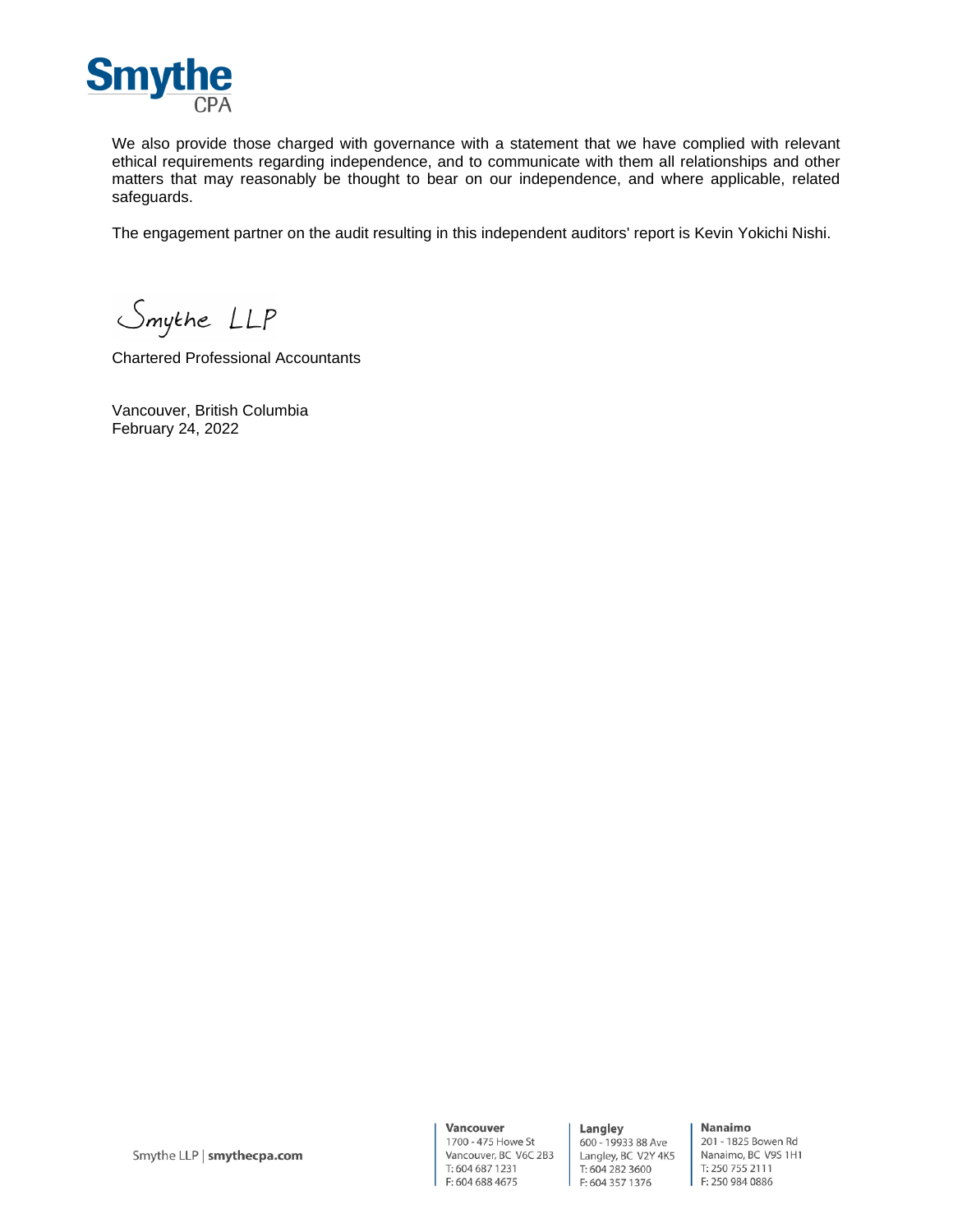**Statements of Financial Position** 

**(Expressed in Canadian Dollars)** 

|                                          |                | As at            |                  |                |
|------------------------------------------|----------------|------------------|------------------|----------------|
|                                          | Note           | October 31, 2021 | October 31, 2020 |                |
| <b>ASSETS</b>                            |                |                  |                  |                |
| <b>Current assets</b>                    |                |                  |                  |                |
| Cash and cash equivalents                | 11             | \$<br>3,636,299  | \$               | 2,346,449      |
| Amounts receivable                       |                | 468,959          |                  | 78,560         |
| Marketable securities                    | $\overline{7}$ | 13,000           |                  |                |
| Prepaid expenses and deposit             | 11             | 319,393          |                  | 89,454         |
|                                          |                | 4,437,651        |                  | 2,514,463      |
| <b>Non-current assets</b>                |                |                  |                  |                |
| Reclamation deposit                      | 5              | 219,000          |                  | 219,000        |
| Equipment                                | 6, 12(c)       | 358,376          |                  | 24,533         |
| Mineral properties                       | $\overline{7}$ | 921,266          |                  | 798,541        |
|                                          |                | 1,498,642        |                  | 1,042,074      |
|                                          |                | \$<br>5,936,293  | \$               | 3,556,537      |
| <b>LIABILITIES</b>                       |                |                  |                  |                |
| <b>Current liabilities</b>               |                |                  |                  |                |
| Accounts payable and accrued liabilities | 12             | \$<br>718,627    | \$               | 290,190        |
|                                          |                |                  |                  |                |
| <b>Non-current liabilities</b>           |                |                  |                  |                |
| Loan payable                             | 8              | 37,819           |                  | 35,986         |
| Deferred gain on loan payable            | 8              | 2,181            |                  | 4,014          |
|                                          |                | 40,000           |                  | 40,000         |
|                                          |                | 758,627          |                  | 330,190        |
| <b>SHAREHOLDERS' EQUITY</b>              |                |                  |                  |                |
| Share capital                            | 9              | 24,471,832       |                  | 16,382,054     |
| Reserves                                 | 10             | 4,505,387        |                  | 2,124,020      |
| Deficit                                  |                | (23, 799, 553)   |                  | (15, 279, 727) |
|                                          |                | 5,177,666        |                  | 3,226,347      |
|                                          |                | \$<br>5,936,293  | \$               | 3,556,537      |

These financial statements were approved by the Board of Directors and authorized for issue on February 24, 2022. They are signed on behalf of the Board of Directors by:

*/s/ "Peter Bernier" /s/ "Jason Hynes"* 

Peter Bernier Material Contract of the United States of the United States of the United States of the United States of the United States of the United States of the United States of the United States of the United States o

The accompanying notes are an integral part of these financial statements.

Director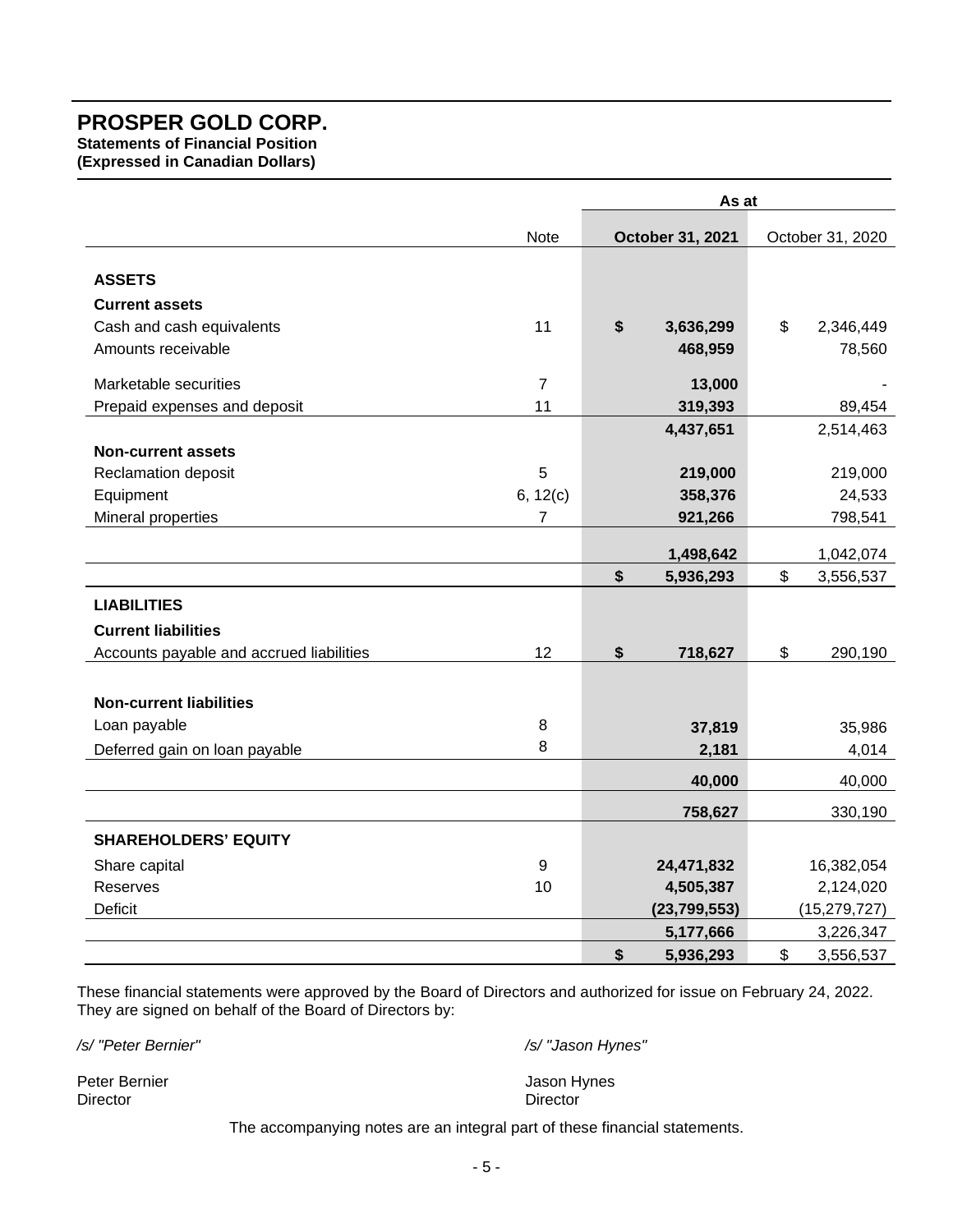**Statements of Comprehensive Loss (Expressed in Canadian Dollars)** 

|                                                      |                | <b>Years ended</b> |             |    |                  |  |
|------------------------------------------------------|----------------|--------------------|-------------|----|------------------|--|
|                                                      | <b>Notes</b>   | October 31, 2021   |             |    | October 31, 2020 |  |
|                                                      |                |                    |             |    |                  |  |
| <b>Expenses</b>                                      |                |                    |             |    |                  |  |
| <b>Exploration expenditures</b>                      | 6,7,12         | \$                 | 4,891,020   | \$ | 501,423          |  |
| General and administrative                           | 6              |                    | 562,496     |    | 185,325          |  |
| Management salaries and fees                         | 12             |                    | 588,132     |    | 84,231           |  |
| Professional fees                                    |                |                    | 93,619      |    | 47,556           |  |
| Share-based payments                                 | $10(b)$ , 12   |                    | 2,427,844   |    | 49,773           |  |
| Transfer agent, listing and filing fees              |                |                    | 51,669      |    | 29,562           |  |
|                                                      |                |                    | 8,614,780   |    | 897,870          |  |
| Other (income) and expense                           |                |                    |             |    |                  |  |
| Interest income                                      |                |                    | (16, 347)   |    | (3,516)          |  |
| Gain on disposal of mineral properties               | 7              |                    | (14, 557)   |    |                  |  |
| Unrealized loss on marketable securities             | $\overline{7}$ |                    | 6,000       |    |                  |  |
| Write-off of mineral properties                      | 7              |                    | 83,517      |    | 116,592          |  |
|                                                      |                |                    | 58,613      |    | 113,076          |  |
|                                                      |                |                    |             |    |                  |  |
| Net loss and comprehensive loss for year             |                |                    | \$8,673,393 |    | \$1,010,946      |  |
|                                                      |                |                    |             |    |                  |  |
| Loss per share                                       |                |                    |             |    |                  |  |
| Basic and diluted                                    |                | \$                 | 0.42        |    | \$<br>0.12       |  |
| Weighted average number of common shares outstanding |                |                    | 20,422,864  |    | 8,334,993        |  |

The accompanying notes are an integral part of these financial statements.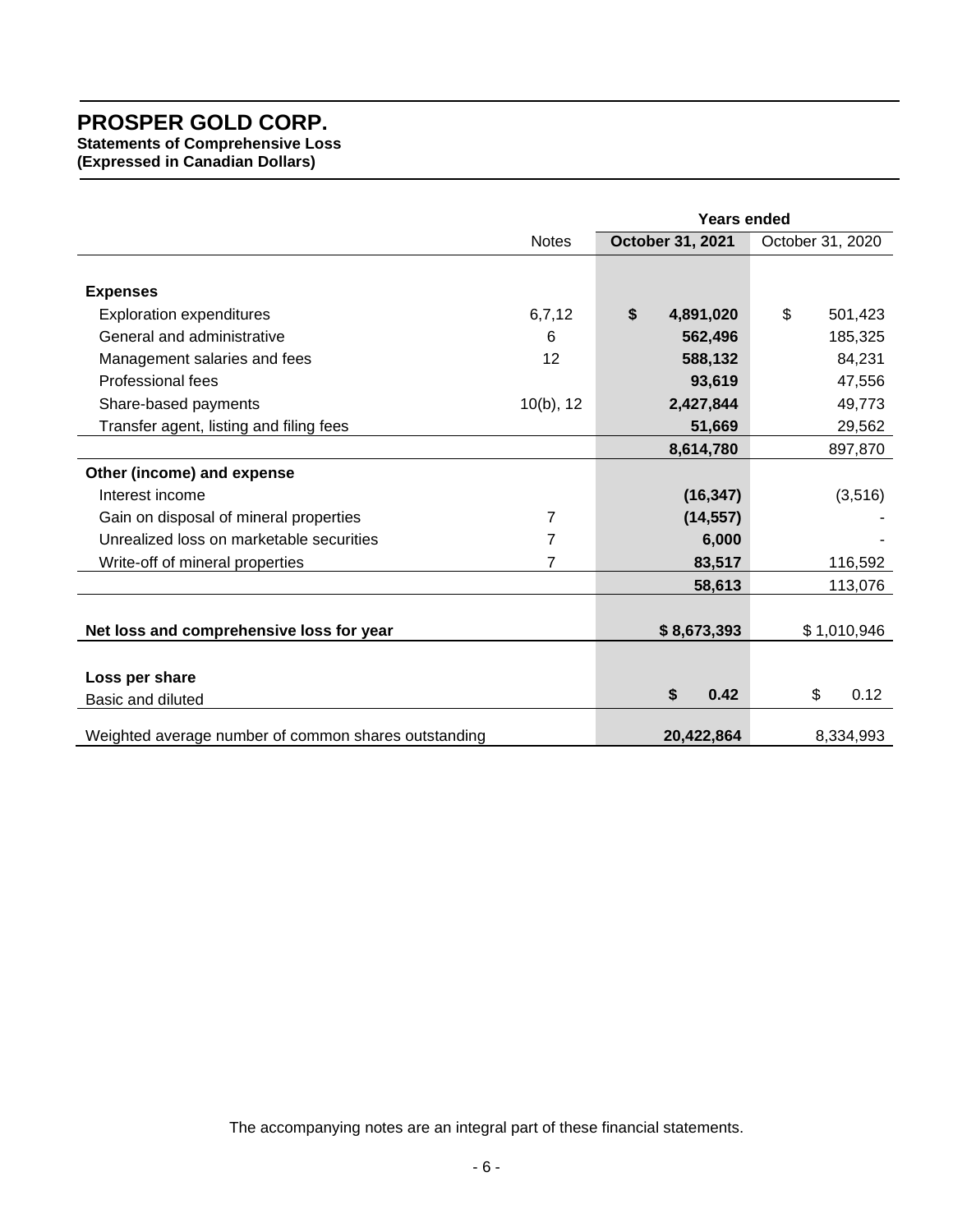# **PROSPER GOLD CORP. Statements of Changes in Shareholders' Equity**

**(Expressed in Canadian Dollars)** 

# **For the year ended October 31, 2020**

|                                                 | Number of<br>Shares | <b>Share Capital</b> | <b>Options</b> | Other     | Total       | Deficit        | Total           |
|-------------------------------------------------|---------------------|----------------------|----------------|-----------|-------------|----------------|-----------------|
| Balance at October 31, 2019                     | 8,040,891           | \$13,416,665         | \$1,409,481    | \$657,991 | \$2,067,472 | \$(14,291,978) | 1,192,159<br>S. |
| Private placement – units (note $9(b)$ )        | 5,490,910           | 3,020,001            |                |           |             |                | 3,020,001       |
| Shares issued for properties (notes 7(a), 9(c)) | 190,000             | 117,250              |                |           |             |                | 117,250         |
| Share issue costs (note 9(b))                   |                     | (171, 862)           | ۰.             | 29,972    | 29,972      | ۰.             | (141, 890)      |
| Share-based payments (note 10(b))               |                     |                      | 49,773         |           | 49,773      |                | 49,773          |
| Stock options forfeited (note 10(b))            |                     |                      | (23,197)       |           | (23, 197)   | 23,197         |                 |
| Net loss for the year                           |                     |                      |                |           | ٠           | (1,010,946)    | (1,010,946)     |
| Balance at October 31, 2020                     | 13,721,801          | \$16,382,054         | \$1,436,057    | \$687,963 | \$2,124,020 | \$(15,279,727) | 3,226,347       |

### **For the year ended October 31, 2021**

| Balance at October 31, 2021                        | 23,196,476                 | \$24,471,832         | \$3,710,334 | \$795,053 | \$4,505,387 | \$(23,799,553) | 5,177,666       |
|----------------------------------------------------|----------------------------|----------------------|-------------|-----------|-------------|----------------|-----------------|
| Net loss for the year                              |                            |                      |             |           |             | (8,673,393)    | (8,673,393)     |
| Stock options forfeited (note 10(b))               |                            | ۰.                   | (153, 567)  |           | (153, 567)  | 153,567        |                 |
| Share-based payments (note 10(b))                  |                            |                      | 2,427,844   | ۰         | 2,427,844   | ٠.             | 2,427,844       |
| Share issue costs (note 9(b))                      |                            | (302, 047)           |             | 107,090   | 107.090     | $\sim$         | (194, 957)      |
| Shares issued for warrants exercised (note<br>9(b) | 3,313,564                  | 2,804,825            |             |           |             | ٠.             | 2,804,825       |
| Shares issued for property (note 7(a), 9(c))       | 50,000                     | 87,000               |             |           |             |                | 87,000          |
| Private placement – units (note $9(b)$ )           | 6,111,111                  | 5,500,000            |             |           |             |                | 5,500,000       |
| Balance at October 31, 2020                        | 13,721,801                 | \$16,382,054         | \$1,436,057 | \$687,963 | \$2,124,020 | \$(15,279,727) | 3,226,347<br>S. |
|                                                    | Number of<br><b>Shares</b> | <b>Share Capital</b> | Options     | Other     | Total       | Deficit        | Total           |
|                                                    |                            |                      |             | Reserves  |             |                |                 |

The accompanying notes are an integral part of these financial statements.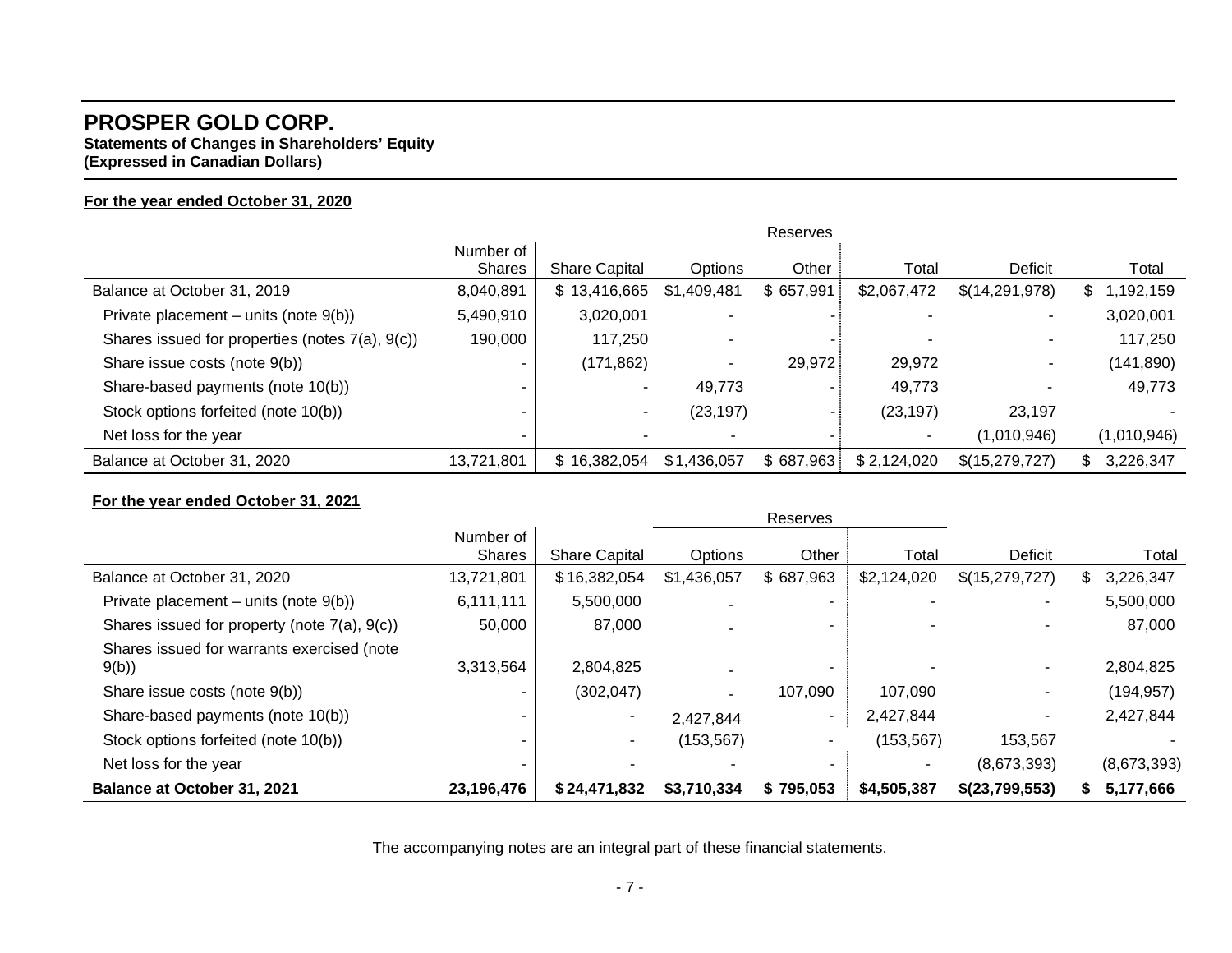**Statement of Cash Flows (Expressed in Canadian Dollars)** 

| October 31, 2021<br>October 31, 2020<br>Cash provided by (used in):<br><b>Operating activities</b><br>\$<br>\$<br>Net loss<br>(8,673,393)<br>(1,010,946)<br>Adjustments for:<br>Amortization of equipment<br>50,167<br>6,256<br>Write-off of mineral properties<br>83,517<br>116,592<br>Gain on sale of mineral property<br>(14, 557)<br>Unrealized loss on marketable securities<br>6,000<br>2,427,844<br>Share-based payments<br>49,773<br>Net change in non-cash working capital<br>Amounts receivable<br>(390, 399)<br>(43,208)<br>Prepaid expenses and deposit<br>(229, 939)<br>(70, 390)<br>Accounts payable and accrued liabilities<br>437,662<br>57,220<br>(6, 303, 098)<br>(894, 703)<br><b>Investing activities</b><br>Reclamation deposit<br>(29,000)<br>Purchase of equipment<br>(384, 010)<br>(10, 859)<br>Mineral property option payment and acquisition costs<br>(130, 507)<br>(171, 851)<br>Proceeds on sale of mineral property, net of selling costs<br>6,732<br>(507, 785)<br>(211, 710)<br><b>Financing activities</b><br>Advance from loan payable<br>40,000<br>Proceeds from private placement<br>5,500,000<br>3,020,001<br>Issuance of shares for warrants exercised<br>2,804,825<br>Share issue costs<br>(204, 092)<br>(132, 755)<br>8,100,733<br>2,927,246<br>Increase in cash<br>1,289,850<br>1,820,833<br>Cash and cash equivalents, beginning of year<br>2,346,449<br>525,616<br>\$<br>\$<br>Cash and cash equivalents, end of year<br>3,636,299<br>2,346,449<br><b>Non-cash activities</b><br>Shares issued for properties<br>\$87,000<br>\$117,250<br>\$107,090<br>Fair value of broker warrants for private placement<br>\$29,972<br>Shares received from sale of mineral property<br>\$19,000<br>\$-<br>Share issue costs in accounts payable and accrued liabilities<br>\$9,135<br>\$-<br>Mineral property costs accrued in accounts payable and<br>\$-<br>\$90<br>accrued liabilities<br>Cash and cash equivalents consist of<br>Cash<br>\$627,966<br>\$2,346,449<br>Term deposits<br>\$3,008,333 | <b>Years ended</b> |  |  |  |  |
|--------------------------------------------------------------------------------------------------------------------------------------------------------------------------------------------------------------------------------------------------------------------------------------------------------------------------------------------------------------------------------------------------------------------------------------------------------------------------------------------------------------------------------------------------------------------------------------------------------------------------------------------------------------------------------------------------------------------------------------------------------------------------------------------------------------------------------------------------------------------------------------------------------------------------------------------------------------------------------------------------------------------------------------------------------------------------------------------------------------------------------------------------------------------------------------------------------------------------------------------------------------------------------------------------------------------------------------------------------------------------------------------------------------------------------------------------------------------------------------------------------------------------------------------------------------------------------------------------------------------------------------------------------------------------------------------------------------------------------------------------------------------------------------------------------------------------------------------------------------------------------------------------------------------------------------------------------------------------------------------------------------------------------------|--------------------|--|--|--|--|
|                                                                                                                                                                                                                                                                                                                                                                                                                                                                                                                                                                                                                                                                                                                                                                                                                                                                                                                                                                                                                                                                                                                                                                                                                                                                                                                                                                                                                                                                                                                                                                                                                                                                                                                                                                                                                                                                                                                                                                                                                                      |                    |  |  |  |  |
|                                                                                                                                                                                                                                                                                                                                                                                                                                                                                                                                                                                                                                                                                                                                                                                                                                                                                                                                                                                                                                                                                                                                                                                                                                                                                                                                                                                                                                                                                                                                                                                                                                                                                                                                                                                                                                                                                                                                                                                                                                      |                    |  |  |  |  |
|                                                                                                                                                                                                                                                                                                                                                                                                                                                                                                                                                                                                                                                                                                                                                                                                                                                                                                                                                                                                                                                                                                                                                                                                                                                                                                                                                                                                                                                                                                                                                                                                                                                                                                                                                                                                                                                                                                                                                                                                                                      |                    |  |  |  |  |
|                                                                                                                                                                                                                                                                                                                                                                                                                                                                                                                                                                                                                                                                                                                                                                                                                                                                                                                                                                                                                                                                                                                                                                                                                                                                                                                                                                                                                                                                                                                                                                                                                                                                                                                                                                                                                                                                                                                                                                                                                                      |                    |  |  |  |  |
|                                                                                                                                                                                                                                                                                                                                                                                                                                                                                                                                                                                                                                                                                                                                                                                                                                                                                                                                                                                                                                                                                                                                                                                                                                                                                                                                                                                                                                                                                                                                                                                                                                                                                                                                                                                                                                                                                                                                                                                                                                      |                    |  |  |  |  |
|                                                                                                                                                                                                                                                                                                                                                                                                                                                                                                                                                                                                                                                                                                                                                                                                                                                                                                                                                                                                                                                                                                                                                                                                                                                                                                                                                                                                                                                                                                                                                                                                                                                                                                                                                                                                                                                                                                                                                                                                                                      |                    |  |  |  |  |
|                                                                                                                                                                                                                                                                                                                                                                                                                                                                                                                                                                                                                                                                                                                                                                                                                                                                                                                                                                                                                                                                                                                                                                                                                                                                                                                                                                                                                                                                                                                                                                                                                                                                                                                                                                                                                                                                                                                                                                                                                                      |                    |  |  |  |  |
|                                                                                                                                                                                                                                                                                                                                                                                                                                                                                                                                                                                                                                                                                                                                                                                                                                                                                                                                                                                                                                                                                                                                                                                                                                                                                                                                                                                                                                                                                                                                                                                                                                                                                                                                                                                                                                                                                                                                                                                                                                      |                    |  |  |  |  |
|                                                                                                                                                                                                                                                                                                                                                                                                                                                                                                                                                                                                                                                                                                                                                                                                                                                                                                                                                                                                                                                                                                                                                                                                                                                                                                                                                                                                                                                                                                                                                                                                                                                                                                                                                                                                                                                                                                                                                                                                                                      |                    |  |  |  |  |
|                                                                                                                                                                                                                                                                                                                                                                                                                                                                                                                                                                                                                                                                                                                                                                                                                                                                                                                                                                                                                                                                                                                                                                                                                                                                                                                                                                                                                                                                                                                                                                                                                                                                                                                                                                                                                                                                                                                                                                                                                                      |                    |  |  |  |  |
|                                                                                                                                                                                                                                                                                                                                                                                                                                                                                                                                                                                                                                                                                                                                                                                                                                                                                                                                                                                                                                                                                                                                                                                                                                                                                                                                                                                                                                                                                                                                                                                                                                                                                                                                                                                                                                                                                                                                                                                                                                      |                    |  |  |  |  |
|                                                                                                                                                                                                                                                                                                                                                                                                                                                                                                                                                                                                                                                                                                                                                                                                                                                                                                                                                                                                                                                                                                                                                                                                                                                                                                                                                                                                                                                                                                                                                                                                                                                                                                                                                                                                                                                                                                                                                                                                                                      |                    |  |  |  |  |
|                                                                                                                                                                                                                                                                                                                                                                                                                                                                                                                                                                                                                                                                                                                                                                                                                                                                                                                                                                                                                                                                                                                                                                                                                                                                                                                                                                                                                                                                                                                                                                                                                                                                                                                                                                                                                                                                                                                                                                                                                                      |                    |  |  |  |  |
|                                                                                                                                                                                                                                                                                                                                                                                                                                                                                                                                                                                                                                                                                                                                                                                                                                                                                                                                                                                                                                                                                                                                                                                                                                                                                                                                                                                                                                                                                                                                                                                                                                                                                                                                                                                                                                                                                                                                                                                                                                      |                    |  |  |  |  |
|                                                                                                                                                                                                                                                                                                                                                                                                                                                                                                                                                                                                                                                                                                                                                                                                                                                                                                                                                                                                                                                                                                                                                                                                                                                                                                                                                                                                                                                                                                                                                                                                                                                                                                                                                                                                                                                                                                                                                                                                                                      |                    |  |  |  |  |
|                                                                                                                                                                                                                                                                                                                                                                                                                                                                                                                                                                                                                                                                                                                                                                                                                                                                                                                                                                                                                                                                                                                                                                                                                                                                                                                                                                                                                                                                                                                                                                                                                                                                                                                                                                                                                                                                                                                                                                                                                                      |                    |  |  |  |  |
|                                                                                                                                                                                                                                                                                                                                                                                                                                                                                                                                                                                                                                                                                                                                                                                                                                                                                                                                                                                                                                                                                                                                                                                                                                                                                                                                                                                                                                                                                                                                                                                                                                                                                                                                                                                                                                                                                                                                                                                                                                      |                    |  |  |  |  |
|                                                                                                                                                                                                                                                                                                                                                                                                                                                                                                                                                                                                                                                                                                                                                                                                                                                                                                                                                                                                                                                                                                                                                                                                                                                                                                                                                                                                                                                                                                                                                                                                                                                                                                                                                                                                                                                                                                                                                                                                                                      |                    |  |  |  |  |
|                                                                                                                                                                                                                                                                                                                                                                                                                                                                                                                                                                                                                                                                                                                                                                                                                                                                                                                                                                                                                                                                                                                                                                                                                                                                                                                                                                                                                                                                                                                                                                                                                                                                                                                                                                                                                                                                                                                                                                                                                                      |                    |  |  |  |  |
|                                                                                                                                                                                                                                                                                                                                                                                                                                                                                                                                                                                                                                                                                                                                                                                                                                                                                                                                                                                                                                                                                                                                                                                                                                                                                                                                                                                                                                                                                                                                                                                                                                                                                                                                                                                                                                                                                                                                                                                                                                      |                    |  |  |  |  |
|                                                                                                                                                                                                                                                                                                                                                                                                                                                                                                                                                                                                                                                                                                                                                                                                                                                                                                                                                                                                                                                                                                                                                                                                                                                                                                                                                                                                                                                                                                                                                                                                                                                                                                                                                                                                                                                                                                                                                                                                                                      |                    |  |  |  |  |
|                                                                                                                                                                                                                                                                                                                                                                                                                                                                                                                                                                                                                                                                                                                                                                                                                                                                                                                                                                                                                                                                                                                                                                                                                                                                                                                                                                                                                                                                                                                                                                                                                                                                                                                                                                                                                                                                                                                                                                                                                                      |                    |  |  |  |  |
|                                                                                                                                                                                                                                                                                                                                                                                                                                                                                                                                                                                                                                                                                                                                                                                                                                                                                                                                                                                                                                                                                                                                                                                                                                                                                                                                                                                                                                                                                                                                                                                                                                                                                                                                                                                                                                                                                                                                                                                                                                      |                    |  |  |  |  |
|                                                                                                                                                                                                                                                                                                                                                                                                                                                                                                                                                                                                                                                                                                                                                                                                                                                                                                                                                                                                                                                                                                                                                                                                                                                                                                                                                                                                                                                                                                                                                                                                                                                                                                                                                                                                                                                                                                                                                                                                                                      |                    |  |  |  |  |
|                                                                                                                                                                                                                                                                                                                                                                                                                                                                                                                                                                                                                                                                                                                                                                                                                                                                                                                                                                                                                                                                                                                                                                                                                                                                                                                                                                                                                                                                                                                                                                                                                                                                                                                                                                                                                                                                                                                                                                                                                                      |                    |  |  |  |  |
|                                                                                                                                                                                                                                                                                                                                                                                                                                                                                                                                                                                                                                                                                                                                                                                                                                                                                                                                                                                                                                                                                                                                                                                                                                                                                                                                                                                                                                                                                                                                                                                                                                                                                                                                                                                                                                                                                                                                                                                                                                      |                    |  |  |  |  |
|                                                                                                                                                                                                                                                                                                                                                                                                                                                                                                                                                                                                                                                                                                                                                                                                                                                                                                                                                                                                                                                                                                                                                                                                                                                                                                                                                                                                                                                                                                                                                                                                                                                                                                                                                                                                                                                                                                                                                                                                                                      |                    |  |  |  |  |
|                                                                                                                                                                                                                                                                                                                                                                                                                                                                                                                                                                                                                                                                                                                                                                                                                                                                                                                                                                                                                                                                                                                                                                                                                                                                                                                                                                                                                                                                                                                                                                                                                                                                                                                                                                                                                                                                                                                                                                                                                                      |                    |  |  |  |  |
|                                                                                                                                                                                                                                                                                                                                                                                                                                                                                                                                                                                                                                                                                                                                                                                                                                                                                                                                                                                                                                                                                                                                                                                                                                                                                                                                                                                                                                                                                                                                                                                                                                                                                                                                                                                                                                                                                                                                                                                                                                      |                    |  |  |  |  |
|                                                                                                                                                                                                                                                                                                                                                                                                                                                                                                                                                                                                                                                                                                                                                                                                                                                                                                                                                                                                                                                                                                                                                                                                                                                                                                                                                                                                                                                                                                                                                                                                                                                                                                                                                                                                                                                                                                                                                                                                                                      |                    |  |  |  |  |
|                                                                                                                                                                                                                                                                                                                                                                                                                                                                                                                                                                                                                                                                                                                                                                                                                                                                                                                                                                                                                                                                                                                                                                                                                                                                                                                                                                                                                                                                                                                                                                                                                                                                                                                                                                                                                                                                                                                                                                                                                                      |                    |  |  |  |  |
|                                                                                                                                                                                                                                                                                                                                                                                                                                                                                                                                                                                                                                                                                                                                                                                                                                                                                                                                                                                                                                                                                                                                                                                                                                                                                                                                                                                                                                                                                                                                                                                                                                                                                                                                                                                                                                                                                                                                                                                                                                      |                    |  |  |  |  |
|                                                                                                                                                                                                                                                                                                                                                                                                                                                                                                                                                                                                                                                                                                                                                                                                                                                                                                                                                                                                                                                                                                                                                                                                                                                                                                                                                                                                                                                                                                                                                                                                                                                                                                                                                                                                                                                                                                                                                                                                                                      |                    |  |  |  |  |
|                                                                                                                                                                                                                                                                                                                                                                                                                                                                                                                                                                                                                                                                                                                                                                                                                                                                                                                                                                                                                                                                                                                                                                                                                                                                                                                                                                                                                                                                                                                                                                                                                                                                                                                                                                                                                                                                                                                                                                                                                                      |                    |  |  |  |  |
|                                                                                                                                                                                                                                                                                                                                                                                                                                                                                                                                                                                                                                                                                                                                                                                                                                                                                                                                                                                                                                                                                                                                                                                                                                                                                                                                                                                                                                                                                                                                                                                                                                                                                                                                                                                                                                                                                                                                                                                                                                      |                    |  |  |  |  |
|                                                                                                                                                                                                                                                                                                                                                                                                                                                                                                                                                                                                                                                                                                                                                                                                                                                                                                                                                                                                                                                                                                                                                                                                                                                                                                                                                                                                                                                                                                                                                                                                                                                                                                                                                                                                                                                                                                                                                                                                                                      |                    |  |  |  |  |
|                                                                                                                                                                                                                                                                                                                                                                                                                                                                                                                                                                                                                                                                                                                                                                                                                                                                                                                                                                                                                                                                                                                                                                                                                                                                                                                                                                                                                                                                                                                                                                                                                                                                                                                                                                                                                                                                                                                                                                                                                                      |                    |  |  |  |  |
|                                                                                                                                                                                                                                                                                                                                                                                                                                                                                                                                                                                                                                                                                                                                                                                                                                                                                                                                                                                                                                                                                                                                                                                                                                                                                                                                                                                                                                                                                                                                                                                                                                                                                                                                                                                                                                                                                                                                                                                                                                      |                    |  |  |  |  |
|                                                                                                                                                                                                                                                                                                                                                                                                                                                                                                                                                                                                                                                                                                                                                                                                                                                                                                                                                                                                                                                                                                                                                                                                                                                                                                                                                                                                                                                                                                                                                                                                                                                                                                                                                                                                                                                                                                                                                                                                                                      |                    |  |  |  |  |
|                                                                                                                                                                                                                                                                                                                                                                                                                                                                                                                                                                                                                                                                                                                                                                                                                                                                                                                                                                                                                                                                                                                                                                                                                                                                                                                                                                                                                                                                                                                                                                                                                                                                                                                                                                                                                                                                                                                                                                                                                                      |                    |  |  |  |  |
|                                                                                                                                                                                                                                                                                                                                                                                                                                                                                                                                                                                                                                                                                                                                                                                                                                                                                                                                                                                                                                                                                                                                                                                                                                                                                                                                                                                                                                                                                                                                                                                                                                                                                                                                                                                                                                                                                                                                                                                                                                      |                    |  |  |  |  |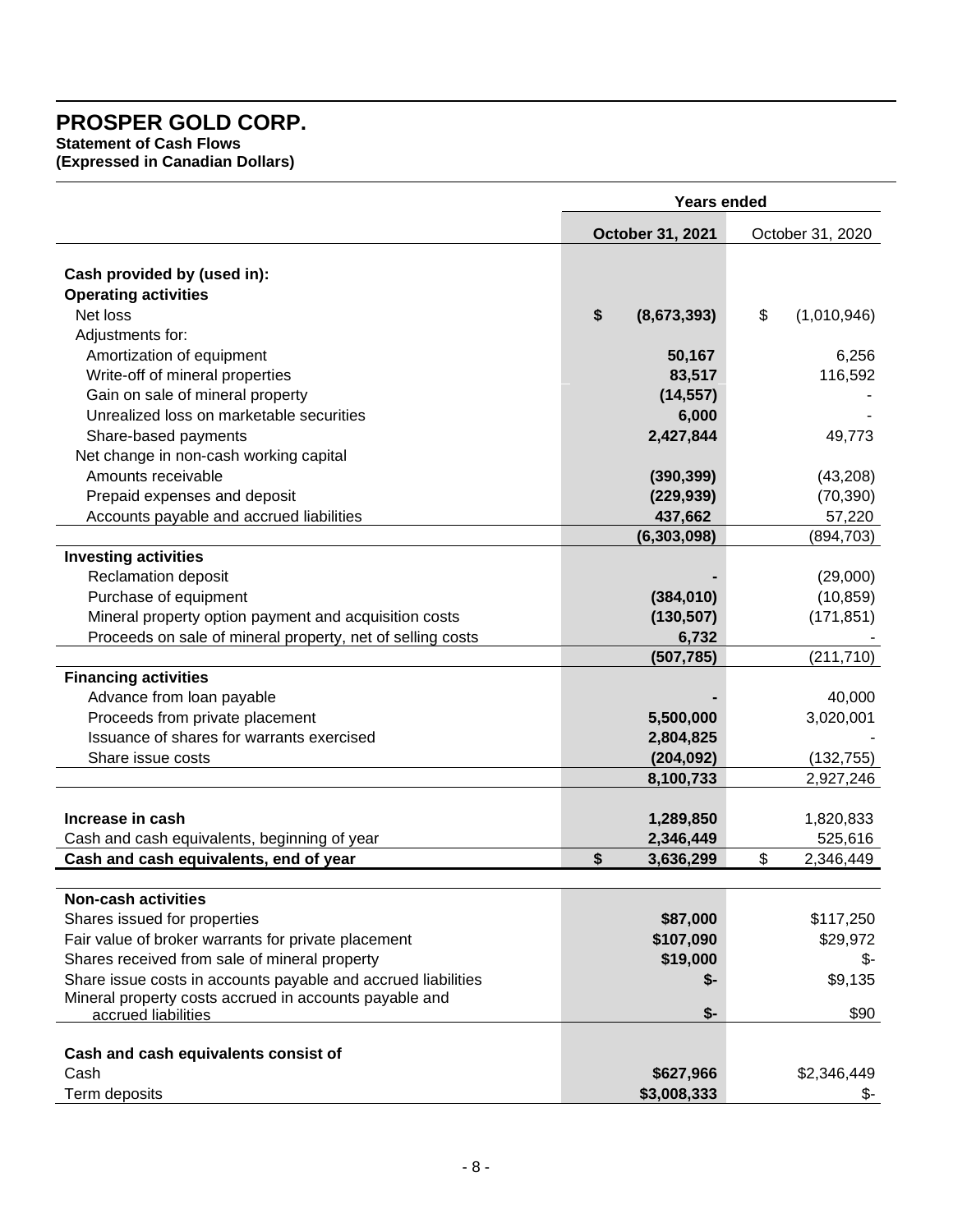**Notes to Financial Statements For the years ended October 31, 2021 and 2020 (Expressed in Canadian Dollars)** 

#### **1. Nature of operations and going concern**

Prosper Gold Corp. ("Prosper" or the "Company") was incorporated under the *Business Corporations Act* (Ontario) on October 11, 2007, continued into British Columbia under the *Business Corporations Act* (British Columbia) and changed its name from Lander Energy Corporation on April 26, 2012. The registered office of the Company is located at Suite 3500 – 1055 Dunsmuir Street, Vancouver, British Columbia, V7X 1L3. Effective September 3, 2013, the Company's common shares were listed on the TSX Venture Exchange (the "Exchange"), trading under the symbol "PGX". Effective March 18, 2021, the Company has qualified to trade on the OTCQX Best Market in the United States under the symbol "PGXFF".

The principal business activity of the Company is the acquisition, exploration and development of mineral properties. These financial statements have been prepared on a going concern basis, which assumes that the Company will continue its operation in the foreseeable future and will be able to realize its assets and settle its liabilities in the normal course of business. The Company has not yet generated any revenues, has incurred losses of \$8,673,393 (2020 - \$1,010,946) for the year ended October 31, 2021, negative cash flows from operations since inception and has a deficit of \$23,799,553 as at October 31, 2021 (2020 - \$15,279,727). At October 31, 2021, the Company had cash and cash equivalents of \$3,636,299 (2020 - \$2,346,449) and working capital of \$3,719,024 (2020 - \$2,224,273). The ability of the Company to continue as a going concern over a longer term is dependent on the Company's ability to complete financing to meet administrative overhead and to complete the exploration and development of its mineral property interest, attainment of profitable mining operations or the receipt of proceeds from the disposition of its mineral property interest. However, there is no guarantee that the Company will establish economically recoverable reserves, profitable operations or positive cash flows from operations. The Company will continue to raise funding through equity financing to continue operations and has been successful to date, but there can be no assurance that adequate financing will be available in the future, or available on terms acceptable to the Company and, therefore, a material uncertainty exists that may cast significant doubt over the Company's ability to continue as a going concern.

These financial statements do not include any adjustments relating to the recoverability of assets and classification of assets and liabilities that might be necessary should the Company be unable to continue as a going concern. Such adjustments could be material.

Since January 2020, the continuing outbreak of the novel strain of the coronavirus, COVID-19, has resulted in governments worldwide enacting emergency measures to combat the spread of the virus. These measures, which include the implementation of travel bans, self-imposed quarantine periods and social distancing, have caused material disruption to businesses globally resulting in an economic downturn. Governments and central banks have reacted with significant monetary and fiscal interventions designed to stabilize economic conditions. The duration and impact of the COVID-19 outbreak is unknown at this time, as is the efficacy of the government and central bank interventions. This may impact the Company's ability to obtain additional financing to support exploration activities.

### **2. Basis of preparation**

#### **(a) Statement of compliance**

These financial statements have been prepared in accordance with International Financial Reporting Standards ("IFRS"), as issued by the International Accounting Standards Board ("IASB").

#### **(b) Basis of presentation**

These financial statements have been prepared on a historical cost basis, except for certain financial instruments, which are recorded at fair value. In addition, these financial statements have been prepared using the accrual basis of accounting, except for cash flow information.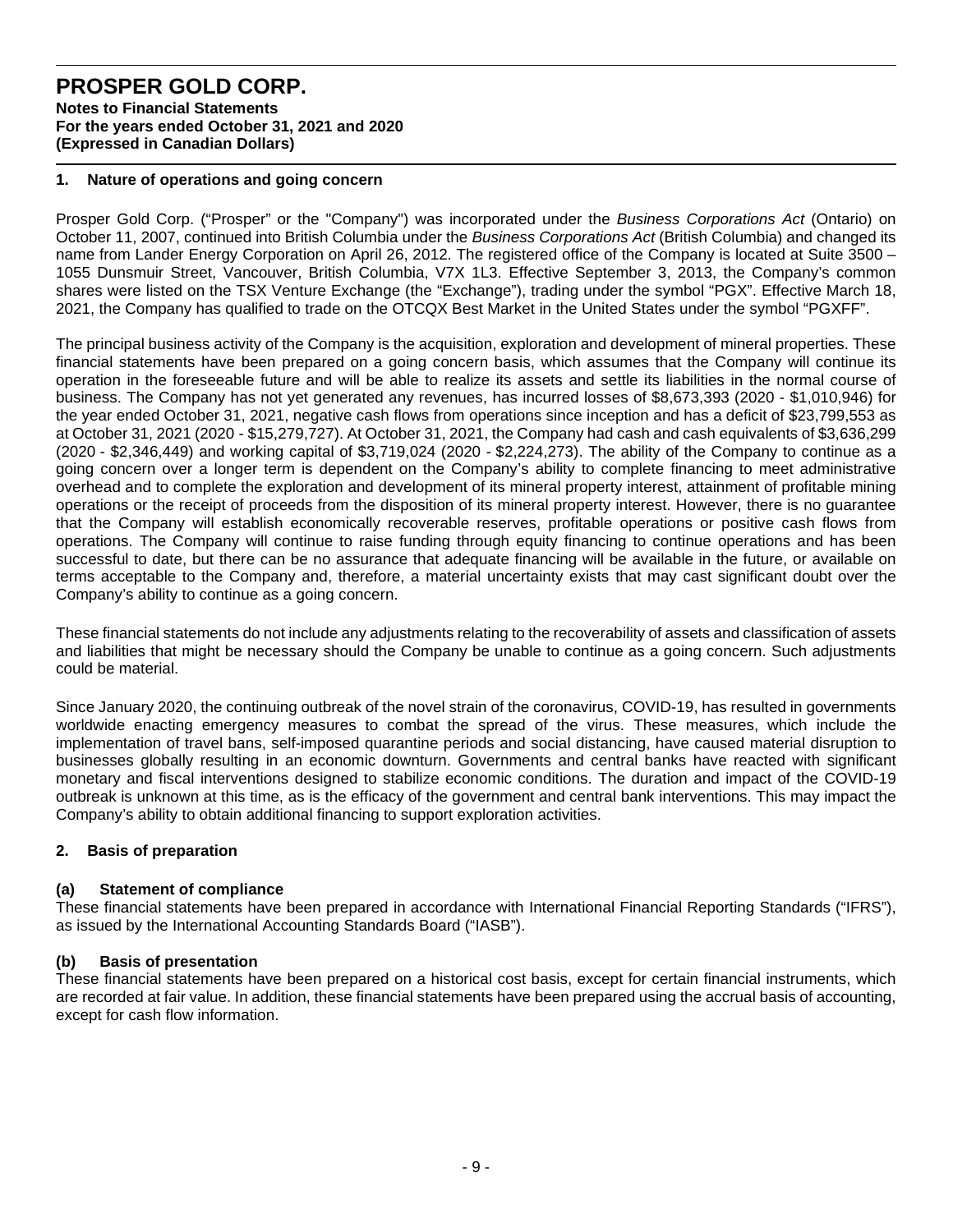**Notes to Financial Statements For the years ended October 31, 2021 and 2020 (Expressed in Canadian Dollars)** 

### **2. Basis of preparation (continued)**

### **(c) Presentation and functional currency**

The presentation and functional currency of the Company is the Canadian dollar. All amounts in these financial statements are expressed in Canadian dollars, unless otherwise indicated.

### **(d) Critical accounting judgments and estimates**

The preparation of financial statements in accordance with IFRS requires management to make certain critical accounting estimates and assumptions that affect the reported amounts of revenue, expenses, assets and liabilities and the accompanying disclosures. Actual results could differ from these judgments and estimates. Estimates and underlying assumptions are reviewed on an ongoing basis based on management's experience and other factors, including expectations of future events that are believed to be reasonable under the circumstances. The impacts of changes to estimates are recognized in the period estimates are revised and in future periods affected. The critical judgment and assumptions applied in the preparation of these financial statements and other major sources of measurement uncertainty are discussed in note 4.

### **3. Significant accounting policies**

The significant accounting policies applied in the preparation of these financial statements are as follows:

### **(a) Financial instruments**

#### Financial Assets

On initial recognition, financial assets are recognized at fair value and are subsequently classified and measured at: (i) amortized cost; (ii) fair value through other comprehensive income ("FVOCI"); or (iii) fair value through profit or loss ("FVTPL"). The classification of financial assets is generally based on the business model in which a financial asset is managed and its contractual cash flow characteristics. A financial asset is measured at fair value, net of transaction costs that are directly attributable to its acquisition, except for financial assets at FVTPL where transaction costs are expensed. All financial assets not classified and measured at amortized cost or FVOCI are measured at FVTPL.

On initial recognition of an equity instrument that is not held for trading, the Company may irrevocably elect to present subsequent changes in the investment's fair value in other comprehensive income. The classification determines the method by which the financial assets are carried on the statement of financial position subsequent to inception and how changes in value are recorded.

#### **Derecognition**

The Company derecognizes financial assets only when the contractual rights to cash flows from the financial assets expire, or when it transfers the financial assets and substantially all of the associated risks and rewards of ownership to another entity. Gains and losses on derecognition are generally recognized in profit or loss. However, gains and losses on derecognition of financial assets classified as FVTOCI remain within accumulated other comprehensive income (loss).

#### Impairment

An 'expected credit loss' impairment model applies which requires a loss allowance to be recognized based on expected credit losses. The estimated present value of future cash flows associated with the asset is determined and an impairment loss is recognized for the difference between this amount and the carrying amount as follows: the carrying amount of the asset is reduced to estimated present value of the future cash flows associated with the asset, discounted at the financial asset's original effective interest rate, either directly or through the use of an allowance account and the resulting loss is recognized in profit or loss for the period. In a subsequent period, if the amount of the impairment loss related to financial assets measured at amortized cost decreases, the previously recognized impairment loss is reversed through profit or loss to the extent that the carrying amount of the investment at the date the impairment is reversed does not exceed what the amortized cost would have been had the impairment not been recognized.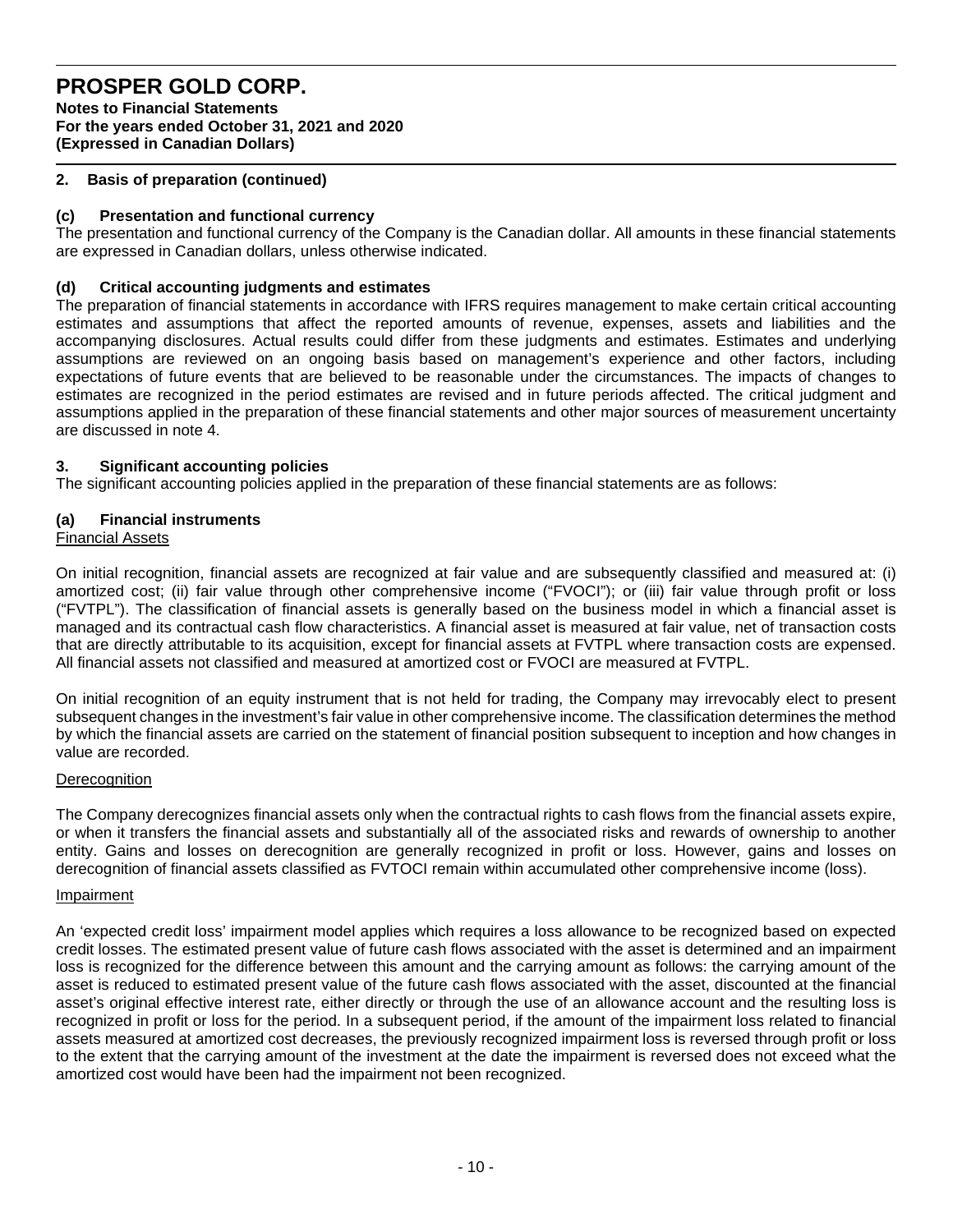**Notes to Financial Statements For the years ended October 31, 2021 and 2020 (Expressed in Canadian Dollars)** 

### **3. Significant accounting policies (continued)**

## **(a) Financial instruments (continued)**

### Financial Liabilities

Financial liabilities are recognized when the Company becomes a party to the contractual provisions of the financial instrument. A financial liability is derecognized when it is extinguished, discharged, cancelled or when it expires. Financial liabilities are classified as either financial liabilities at fair value through profit or loss or financial liabilities subsequently measured at amortized cost. All interest-related charges are reported in profit or loss within interest expense, if applicable.

Other financial liabilities are non-derivatives and are initially recognized at fair value, net of any transaction costs directly attributable to the issuance of the instrument, and subsequently carried at amortized cost using the effective interest rate method. This ensures that any interest expense over the period to repayment is at a constant rate on the balance of the liability carried in the statements of financial position. Interest expense in this context includes initial transaction costs and premiums payable on redemption, as well as any interest or coupon payable while the liability is outstanding. Accounts payable and accrued liabilities are included in this category and represent liabilities for goods and services provided to the Company prior to the end of the year that are unpaid.

#### Fair Value Hierarchy

Fair value measurements of financial instruments are required to be classified using a fair value hierarchy that reflects the significance of inputs used in making the measurements. The levels of the fair value hierarchy are defined as follows:

- Level 1 Quoted prices (unadjusted) in active markets for identical assets or liabilities.
- Level 2 Inputs other than quoted prices included within Level 1 that are observable for the asset or liability, either directly or indirectly.
- Level 3 Inputs for assets or liabilities that are not based on observable market data.

#### **(b) Equipment**

Equipment is recorded at cost less accumulated amortization and impairment charges. Amortization is recorded using the declining-balance method at a rate of 55% for computer equipment, 20% for office furniture and field equipment and 30% for vehicles. Management reviews the estimated useful life and amortization method on an annual basis. Changes to the useful life or amortization method resulting from such review are accounted for prospectively.

### **(c) Mineral properties**

The costs of exploration and evaluation assets acquired through a business combination or an asset acquisition are capitalized, as are costs to acquire rights to a mineral property, including land and surface rights. Acquisition costs include cash consideration and the fair value of common shares and other equity instruments issued as consideration.

Mineral property is recorded at cost, less accumulated depletion and depreciation, and impairment losses. Capitalized acquisition costs are depleted when commercial production begins using the unit-of-production method. Capitalized acquisition costs are assessed for impairment if facts and circumstances suggest that the carrying amount exceeds the recoverable amount. The recoverability of the carrying amount of mineral property is dependent on successful development and commercial exploitation or, alternatively, the sale of the respective areas of interest. When there is little prospect of further work on a property being carried out by the Company or its partners, when a property is abandoned or when the capitalized costs are no longer considered recoverable, the amounts capitalized are written down to management's estimate of the net recoverable amount.

Although the Company has taken steps to verify title to the mineral properties in which it has an interest, these procedures do not guarantee the Company's title.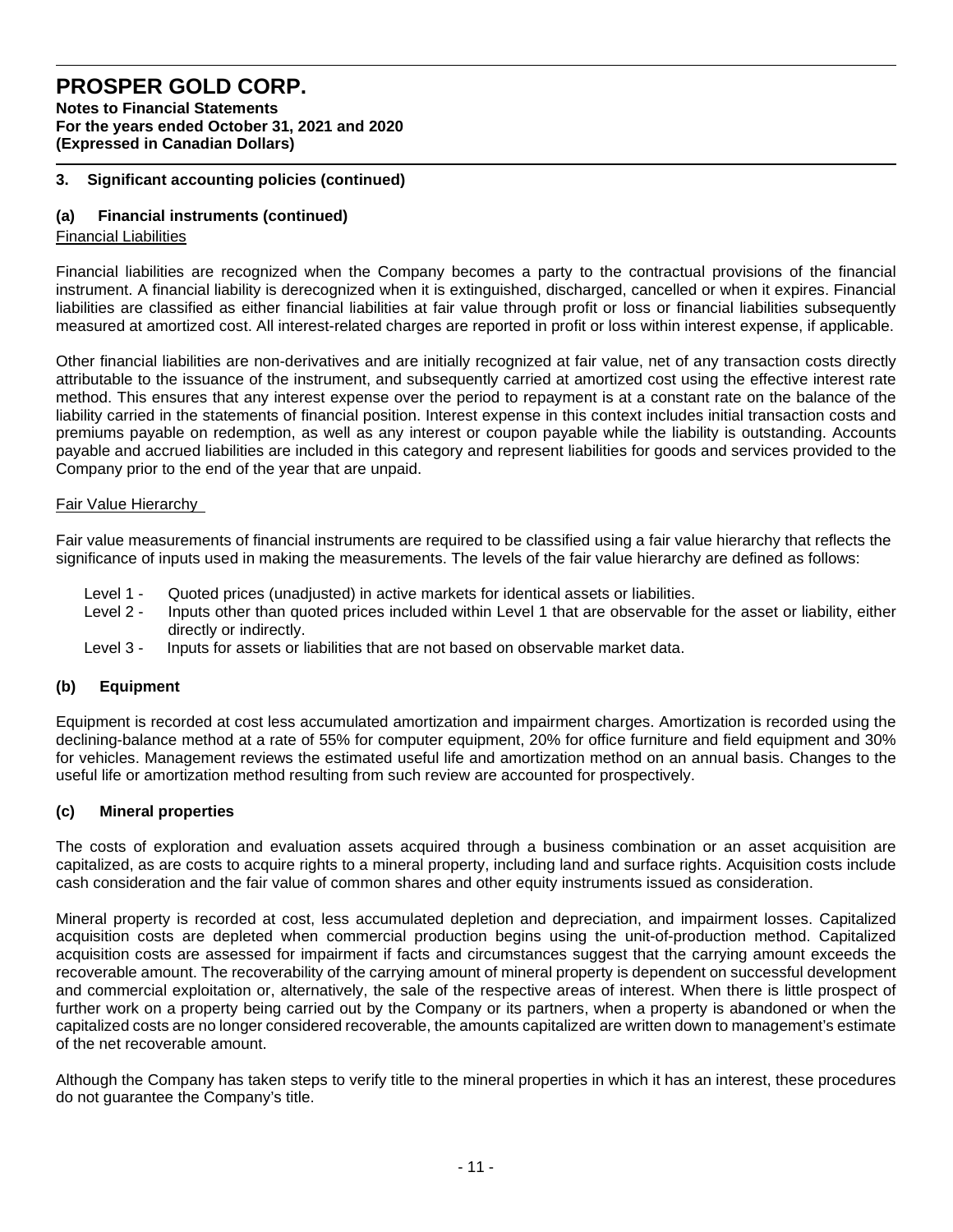**Notes to Financial Statements For the years ended October 31, 2021 and 2020 (Expressed in Canadian Dollars)** 

### **3. Significant Accounting Policies (continued)**

### **(d) Exploration and evaluation expenditures**

Exploration and evaluation expenditures, other than for exploration and evaluation assets acquired through a business combination or an asset acquisition, or for the acquisition of land and surface rights, are expensed as incurred. The exploration and evaluation expenditures incurred prior to the Company obtaining the legal rights to explore an area of interest are recorded as property investigation costs, and expenditures from the date legal rights are obtained and approved by the Exchange are recorded as exploration expenditures.

### **(e) Impairment of non-financial assets**

At the end of each reporting period, the Company assesses whether there is any indication that an asset may be impaired. If any such indication exists, the recoverable amount of the asset is estimated in order to determine the extent of the impairment, if any. Where the asset does not generate cash inflows that are independent from other assets, the Company estimates the recoverable amount of the cash-generating unit, the smallest identifiable group of assets that generates cash inflows that are largely independent of the cash inflows from other assets or groups of assets, to which the asset belongs.

An asset or cash-generating unit's recoverable amount is the higher of fair value less costs to sell and value in use. Fair value is determined as the amount that would be obtained from the sale of the asset or group of assets in an arm's length transaction between knowledgeable and willing parties.

In assessing value in use, the estimated future cash flows are discounted to their present value using a pre-tax discount rate that reflects current market assessments of the time value of money and the risks specific to the asset or group of assets. If the recoverable amount of an asset or cash-generating unit is estimated to be less than its carrying amount, the carrying amount of the asset or group of assets is reduced to its recoverable amount and an impairment loss is recognized in profit or loss. The allocation of an impairment loss for a group of assets is based on the relative carrying amounts of those assets at the date of impairment.

Where an impairment loss subsequently reverses, the carrying amount of the asset or group of assets is increased to the revised estimate of its recoverable amount, to the extent that the increased carrying amount does not exceed the carrying amount that would have been determined had no impairment loss been recognized for the asset or group of assets in prior years. A reversal of an impairment loss is recognized in profit or loss in the period the reversal occurs.

### **(f) Decommissioning provision**

An obligation to incur future reclamation, rehabilitation and environmental costs arises when environmental disturbance is caused by the exploration, development or ongoing production of a mineral property interest. Such costs, discounted to their net present value, are provided for and recorded as a liability with a corresponding amount capitalized and included in the carrying amount of the asset, when the obligation to incur such costs arises. A pre-tax discount rate that reflects the time value of money is used to calculate the net present value. The capitalized costs are charged to profit or loss over the economic life of the related asset, using either the unit-of-production or the straight-line method, depending on the nature of the related asset. The liability is adjusted at the end of each reporting period for the unwinding of the discount rate, and for changes to the current market-based discount rate and amount or timing of the underlying cash flows needed to settle the obligation. The unwinding of the discount is recorded as accretion expense and included in finance cost. Changes to the liability amount resulting from changes to the estimated future cash flows required to settle the obligation are also capitalized and included in the carrying amount of the related asset.

### **(g) Share capital**

### *Common shares*

Common shares issued are classified as equity. Transaction costs directly attributable to the issuance of common shares and other equity instruments of the Company are recognized as a deduction from share capital or other equity.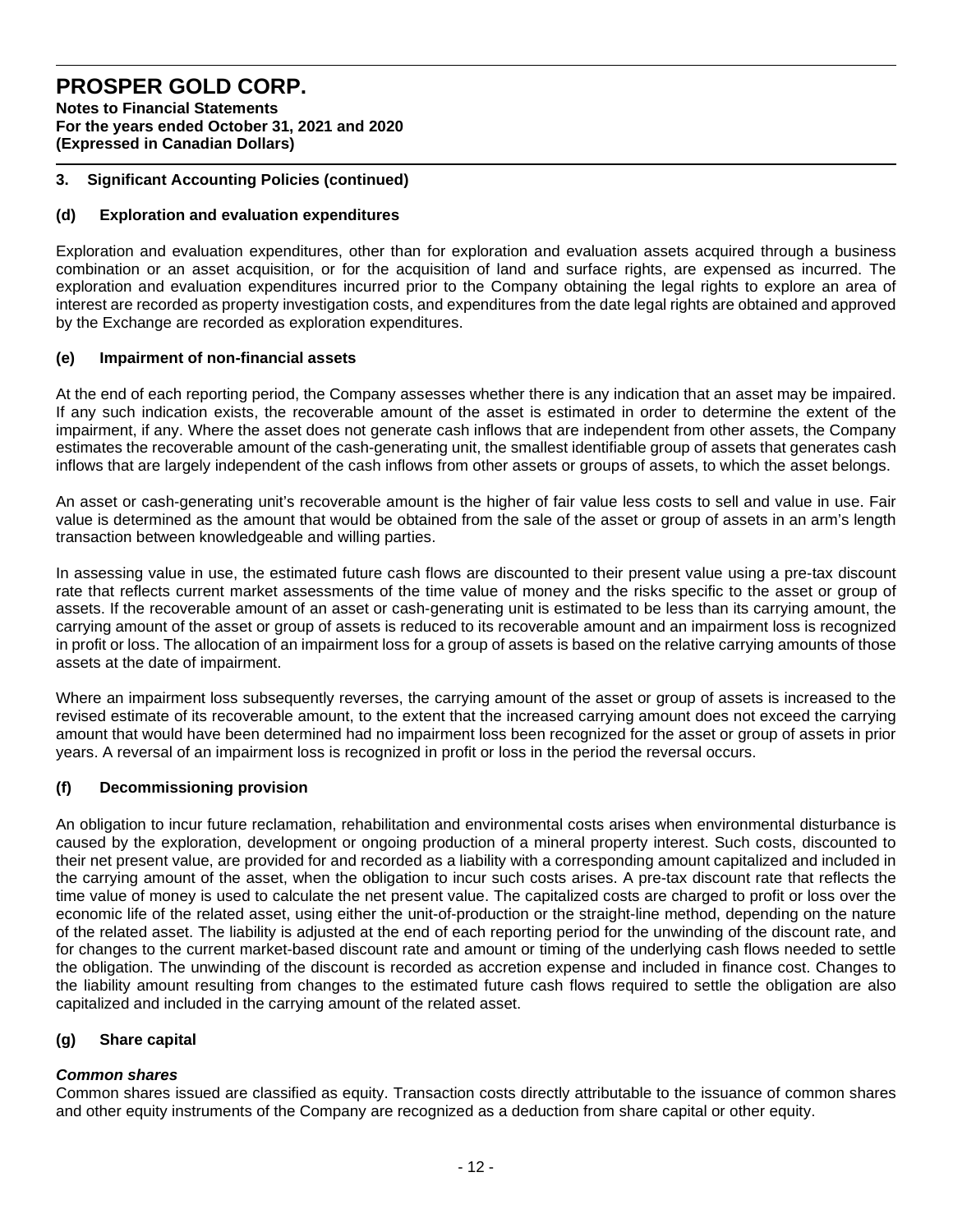**Notes to Financial Statements For the years ended October 31, 2021 and 2020 (Expressed in Canadian Dollars)** 

## **3. Significant Accounting Policies (continued)**

## **(g) Share capital (continued)**

### *Equity units*

The proceeds received on the issuance of units, comprised of common shares and warrants, are allocated using the residual value method. Under the residual value method, proceeds are allocated first to share capital up to the fair value of the common shares at the time of issuance, determined by reference to the quoted market price of the common shares on the issuance date, with the residual amount of proceeds, if any, allocated to the reserve for warrants.

### *Flow-through shares and units*

The issuance of flow-through shares represents an issuance of common shares and the sale of rights to tax deductions to the investors when the flow-through shares are issued. The sale of rights to tax deductions is deferred and presented as a liability in the statement of financial position. The proceeds received from flow-through shares are allocated between share capital, warrants, if any, and other liability using the residual method. Under the residual method, the proceeds are allocated first to share capital up to the fair value of the common shares at the time of issuance, determined by reference to the quoted market price of the common shares on the issuance date, with the residual amount of proceeds, if any, allocated to the fair value of warrants, and then to other liability.

The Company fulfils its obligation to the investors when it renounces the right to the tax deductions and the eligible expenditures are incurred. Upon fulfilment of the Company's obligation, the amount initially recognized as a liability is extinguished and recognized in profit or loss. The Company may also be subject to a Part XII.6 tax on flow-through proceeds renounced under the look-back rule, in accordance with Government of Canada flow-through regulations. When applicable, this tax is accrued as a financial expense until paid.

### **(h) Restricted share units, stock options and warrants**

All restricted share units, stock options and warrants are included in reserves, a component of equity, until vested or exercised. Upon exercise, the consideration received plus the amounts in reserves attributable to the options and/or warrants being exercised are credited to share capital.

### **(i) Share-based payments**

Share-based payment arrangements whereby the Company receives goods or services as consideration for its own equity instruments are accounted for as equity-settled share-based payment transactions. The Company grants stock options to to directors, officers, employees and consultants. An individual is classified as an employee when the individual is an employee for legal or tax purposes or provides services similar to those performed by an employee. The fair value of stock options is measured on the date of grant. Share-based payments to non-employees is measured at the fair value of goods or services received or the fair value of equity instruments issued, if it is determined the fair value of goods or services cannot be reliably measured and are recorded at the date the goods or services are received.

The fair value of stock options granted to employees, officers, directors and consultants providing similar services that are expected to eventually vest is recognized as share-based payment over the vesting period with a corresponding increase in reserves. Each tranche of options granted with graded vesting schedules are accounted for as separate grants with different vesting periods and fair values. Changes to the estimated number of options that will eventually vest are accounted for prospectively at the end of each reporting date. The fair value of stock options is estimated using the Black-Scholes option pricing model taking into account the terms and conditions upon which the options were granted and using market related inputs as of the grant date. The Black-Scholes option pricing model considers the following factors:

- Exercise price
- Expected life of the award
- Forfeiture rate
- Current market price of the underlying shares
- Risk-free interest rate
- Expected volatility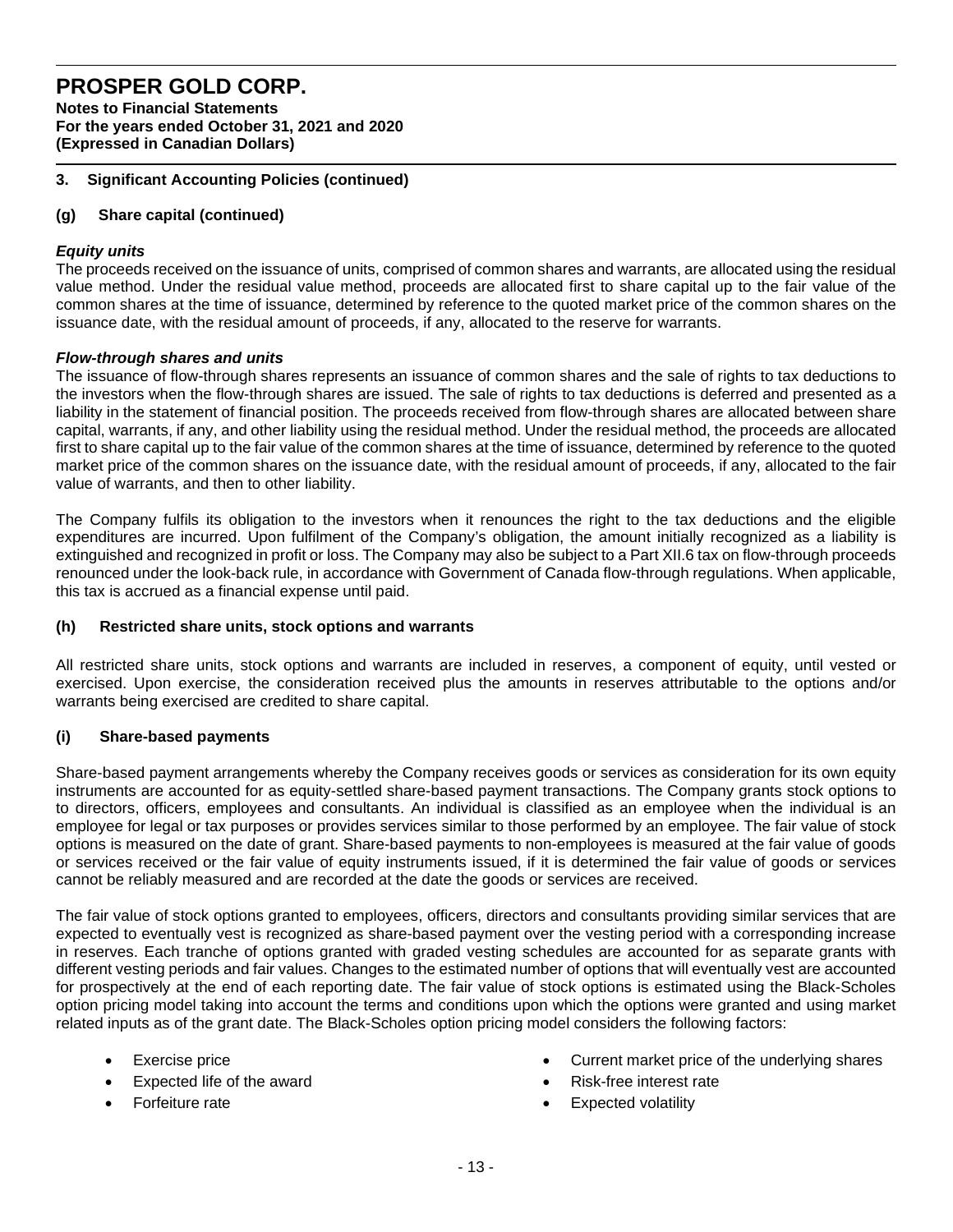**Notes to Financial Statements For the years ended October 31, 2021 and 2020 (Expressed in Canadian Dollars)** 

### **3. Significant Accounting Policies (continued)**

### **(i) Share-based payments (continued)**

The Company accounts for restricted share units under the current plan as equity settled share-based payments which are measured at fair value on the grant date, or fair value when services are received. The expense for restricted share units is recognized over the vesting period. Upon exercise of any restricted share units, the grant date fair value of the instrument is transferred to share capital.

Equity instruments issued as consideration for the purchase of non-monetary assets are measured at the fair value of the goods received. If the fair value of the assets received cannot be reliably measured, equity instruments will be measured on the quoted market price of the common shares on the date the shares are issued.

### **(j) Income taxes**

Income tax on profit or loss comprises current and deferred tax. Income tax is recognized in profit or loss, except to the extent that it relates to items recognized directly in equity, in which case it is recognized in equity. Current tax expense is the expected tax payable on taxable income for the period.

Deferred tax is provided for using the asset and liability method of accounting, whereby deferred tax assets and liabilities are recognized for the future tax effects of differences between the carrying amounts of assets and liabilities in the statement of financial position and the tax bases of the assets and liabilities (temporary differences), unused tax losses and other income tax deductions. Temporary differences on the initial recognition of assets or liabilities that affect neither accounting nor taxable profit or loss are not provided for. Deferred tax assets and liabilities are measured based on the expected manner of realization or settlement of the carrying amounts of the related assets and liabilities, using tax rates enacted or substantively enacted at the statement of financial position date. Deferred tax assets are recognized for deductible temporary differences, unused tax losses and other income tax deductions only to the extent that it is probable that future taxable profits will be available against which those deductible temporary differences, unused tax losses and other income tax deductions can be utilized.

Deferred tax assets and liabilities are offset when there is a legally enforceable right to set off current tax assets against current tax liabilities and when they relate to income taxes levied by the same taxation authority and the Company intends to settle its current tax assets and liabilities on a net basis.

### **(k) Loss per share**

Basic loss per share is calculated by dividing the loss attributable to common shareholders of the Company by the weighted average number of common shares outstanding during the period. Diluted loss per share is determined by dividing the loss attributable to common shareholders by the weighted average number of common shares outstanding, adjusted for the effects of all dilutive potential common shares.

### **(l) Government assistance**

Government assistance from the Canada Emergency Business Account ("CEBA") loans under federal COVID-19 response programs are recorded as a liability. Any forgivable portion of the assistance is not recorded as a gain until there is reasonable assurance that it will not be repayable.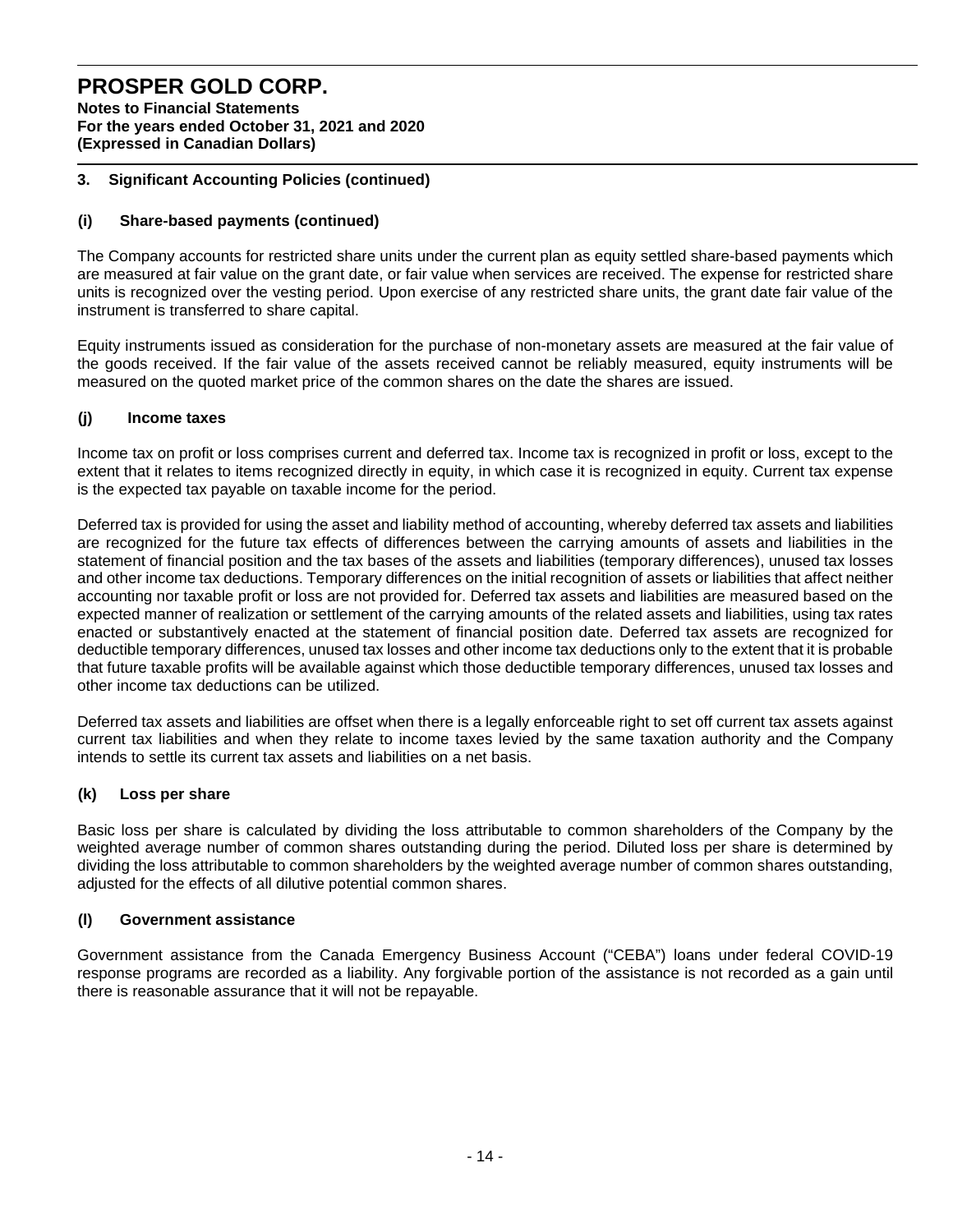**Notes to the Financial Statements For the years ended October 31, 2021 and 2020 (Expressed in Canadian Dollars)** 

### **4. Critical judgments in applying accounting policies and key sources of estimation uncertainty**

#### *Critical judgments*

The Company has made the following critical judgments, apart from those involving estimations, in the process of applying its accounting policies that have the most significant effect on the amounts recognized in the financial statements:

#### *Going concern*

The assessment of the Company's ability to continue as a going concern and to raise sufficient funds to pay its ongoing operating expenditures, meet its liabilities for the ensuing year, and to fund planned and contractual exploration programs, involves significant judgment based on historical experience and other factors, including expectation of future events that are believed to be reasonable under the circumstances. See note 1 for more information.

#### *Impairment of mineral properties*

The Company's mineral property represents acquisition costs relating to the Company's mineral properties. At the end of each reporting period, the Company assesses whether there is any indication that an asset may be impaired. If any such indication exists, the Company estimates the recoverable amount of the asset, which is the greater of the asset's value in use and fair value less costs to sell. The Company considers both external and internal sources of information in assessing whether there are any indications that the Company's mineral properties are impaired.

#### *Provision for decommissioning*

An obligation to incur future reclamation, rehabilitation and environmental costs arises when environmental disturbance is caused by the exploration, development or ongoing production of a mineral property interest. As at October 31, 2021 and 2020, management has determined that the Company has no significant obligation for decommissioning.

#### *Key sources of estimation uncertainty*

The key assumptions management has made about the future and other major sources of estimation uncertainty at the date of the statement of financial position that may have significant risk of resulting in a material adjustment to the carrying amounts of assets and liabilities within the next financial year are as follows:

#### *Share-based payments and fair value of warrants*

Assumptions are used in determining the fair value of stock options and warrants which are subject to the limitation of the Black-Scholes option pricing model that requires market data and estimates used by the Company in the assumptions. These inputs are subjective assumptions and changes in these inputs can materially affect the fair value estimated.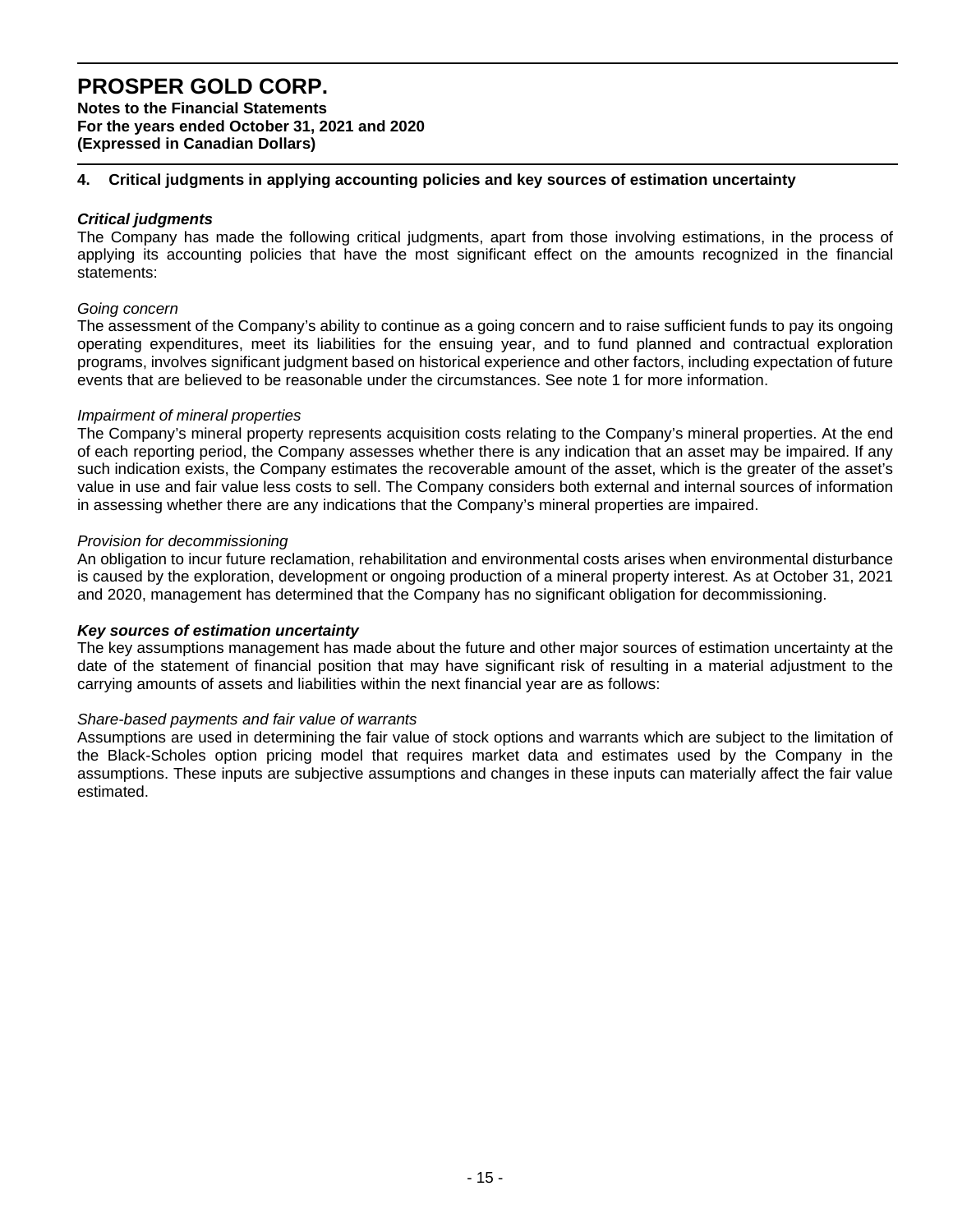**Notes to the Financial Statements For the years ended October 31, 2021 and 2020 (Expressed in Canadian Dollars)** 

# **5. Reclamation deposit**

The Company was required to post a security deposit of \$190,000 in favor of the BC Ministry of Energy and Mines prior to commencement of surface work at the Star Property.

During the year ended October 31, 2020, the Company posted an additional security deposit of \$29,000 in favor of the BC Ministry of Energy and Mines for the Star Property.

Both security deposits were posted with a Canadian financial institution and bear interest at the rate of 0.10%.

#### **6. Equipment**

|                                 | <b>Computer</b>  | <b>Office</b>    | <b>Field</b>     |              |                |         |
|---------------------------------|------------------|------------------|------------------|--------------|----------------|---------|
|                                 | <b>Equipment</b> | <b>Furniture</b> | <b>Equipment</b> | Vehicles     |                | Total   |
| Cost                            |                  |                  |                  |              |                |         |
| As at October 31, 2019          | \$<br>15,523     | \$<br>2,236      | \$<br>28,186     | \$<br>13,704 | \$             | 59,649  |
| Additions                       | 1,998            |                  | 8,861            |              |                | 10,859  |
| As at October 31, 2020          | \$<br>17,521     | \$<br>2,236      | \$<br>37,047     | \$<br>13,704 | $\mathfrak{L}$ | 70,508  |
| <b>Additions</b>                | 12,150           |                  | 296,843          | 75,017       |                | 384,010 |
| As at October 31, 2021          | \$<br>29,671     | \$<br>2,236      | \$333,890        | \$<br>88,721 | \$             | 454,518 |
|                                 |                  |                  |                  |              |                |         |
| <b>Accumulated Amortization</b> |                  |                  |                  |              |                |         |
| As at October 31, 2019          | \$<br>14,281     | \$<br>1,411      | \$<br>14,318     | \$<br>9,709  | \$             | 39,719  |
| Amortization                    | 1,232            | 165              | 3,660            | 1,199        |                | 6,256   |
| As at October 31, 2020          | 15,513           | 1,576            | 17,978           | 10,908       |                | 45,975  |
| Amortization                    | 4,445            | 132              | 33,498           | 12,092       |                | 50,167  |
| As at October 31, 2021          | \$<br>19,958     | \$<br>1,708      | \$<br>51,476     | \$<br>23,000 | \$             | 96,142  |
|                                 |                  |                  |                  |              |                |         |
| <b>Carrying value</b>           |                  |                  |                  |              |                |         |
| As at October 31, 2020          | \$<br>2,008      | \$<br>660        | \$<br>19,069     | \$<br>2,796  | \$             | 24,533  |
| As at October 31, 2021          | \$<br>9,713      | \$<br>528        | \$282,414        | \$<br>65,721 | \$             | 358,376 |

#### **7. Mineral properties**

The Company capitalizes costs of mineral property option payments for cash and share issuances and the related transaction costs for the Ontario Projects in Ontario and the Star Property in British Columbia.

|                           | <b>Ontario Projects</b> |                   |                |           |                      |                          |               |
|---------------------------|-------------------------|-------------------|----------------|-----------|----------------------|--------------------------|---------------|
| Costs                     |                         | <b>Matachewan</b> | Wydee          | Galahad   | Golden<br>Sidewalk   | <b>Star</b>              | Total         |
| Balance, October 31, 2019 | \$                      | 56,275            | \$39,435       | \$83,517  | \$<br>$\blacksquare$ | \$<br>446,715            | \$<br>625,942 |
| Option payments           |                         | 2,140             | 29,529         | ۰.        | 105,000              | $\blacksquare$           | 136,669       |
| Share issuances           |                         | 3,750             | 3,750          | ۰.        | 109,750              | $\blacksquare$           | 117,250       |
| <b>Transaction costs</b>  |                         |                   | 1,042          | ۰.        | 34,230               | $\blacksquare$           | 35,272        |
| Write-off                 |                         | (42, 836)         | (73, 756)      |           |                      | $\blacksquare$           | (116, 592)    |
| Balance, October 31, 2020 |                         | 19,329            | $\blacksquare$ | 83,517    | 248,980              | 446,715                  | 798,541       |
| Share issuance            |                         |                   |                | ۰.        | 87,000               | $\blacksquare$           | 87,000        |
| <b>Additions</b>          |                         |                   |                | ۰.        | 130,418              | $\overline{\phantom{a}}$ | 130,418       |
| Write-off                 |                         |                   | $\blacksquare$ | (83, 517) |                      | $\overline{\phantom{a}}$ | (83, 517)     |
| Claims sold               |                         | (11, 176)         |                |           |                      | $\blacksquare$           | (11, 176)     |
| Balance, October 31, 2021 |                         | 8,153             | S              | S         | 466,398<br>\$        | 446,715<br>\$            | 921,266<br>S  |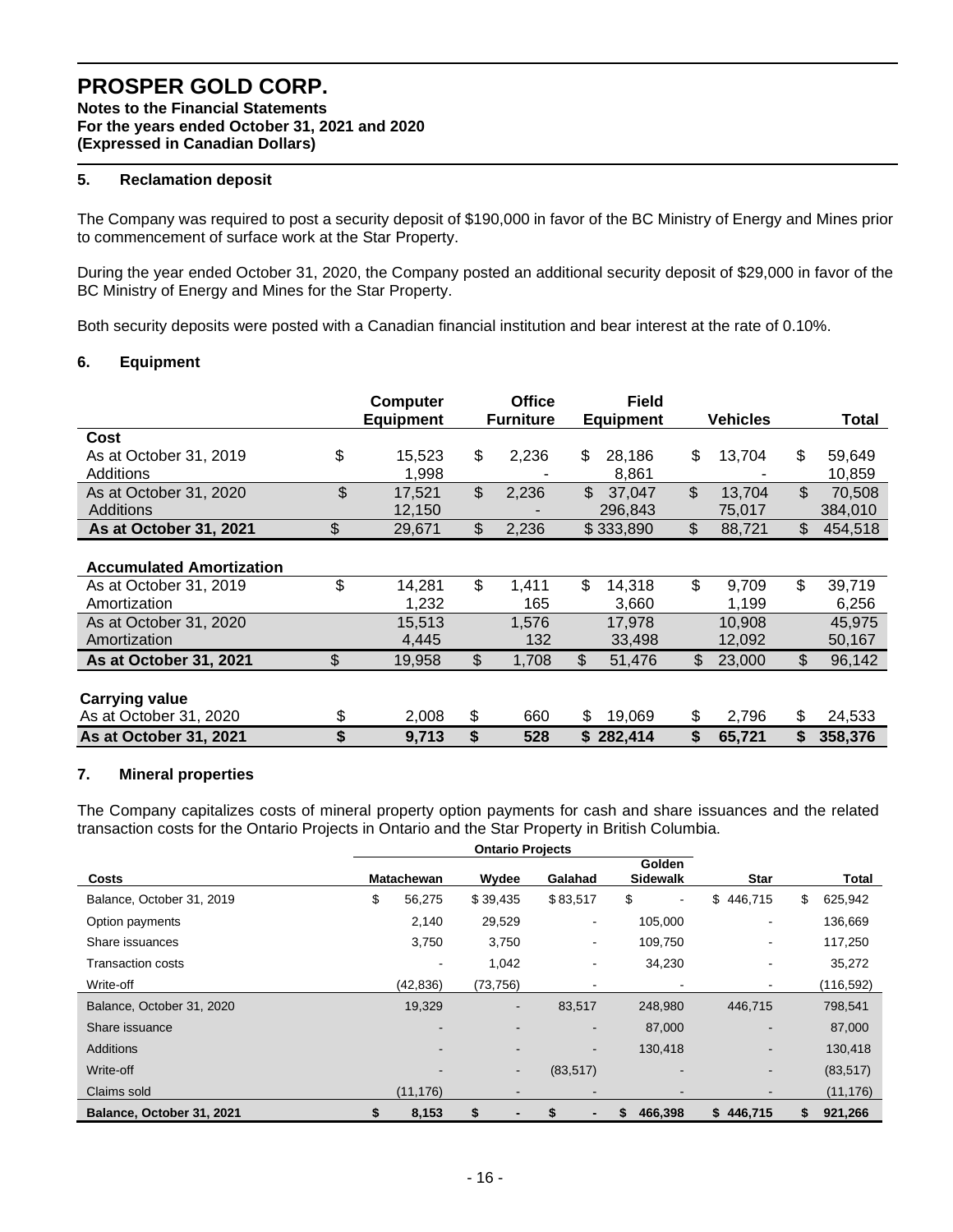**Notes to the Financial Statements For the years ended October 31, 2021 and 2020 (Expressed in Canadian Dollars)** 

### **7. Mineral properties (continued)**

### **(a) Ontario Projects, Ontario, Canada**

### **Matachewan and Wydee**

On February 25, 2016 ("Alexandria Effective Date"), the Company entered into a definitive agreement (the "Alexandria Option Agreement") with Alexandria Minerals Corporation ("Alexandria"), whereby Alexandria has granted the Company the option to acquire a 90% interest in the Wydee and Matachewan claims in central Ontario (collectively, the "Alexandria Properties"). The Alexandria Option Agreement requires the Company to issue 75,000 Prosper shares and for work expenditures totaling \$5,000,000 over five years in order for the Company to earn a 75% interest ("First Alexandria Option") in both the Wydee and Matachewan claims as follows:

- (i) Issue 15,000 shares (7,500 shares for Wydee and 7,500 shares for Matachewan) on or before five business days after the receipt of the required approval of the Exchange of the agreement (issued);
- (ii) Incur \$120,000 (\$60,000 for Wydee and \$60,000 for Matachewan) in expenditures, including airborne survey on the property on or before six months after the Alexandria Effective Date (incurred);
- (iii) Issue 15,000 shares (7,500 shares for Wydee and 7,500 shares for Matachewan) on or before 24 months after the Alexandria Effective Date (issued);
- (iv) Issue 15,000 shares (7,500 shares for Wydee and 7,500 shares for Matachewan) on or before 36 months after the Alexandria Effective Date (issued);
- (v) Issue 15,000 shares (7,500 shares for Wydee and 7,500 shares for Matachewan) on or before 48 months after the Alexandria Effective Date (issued February 18, 2020); and
- (vi) Issue 15,000 shares (7,500 shares for Wydee and 7,500 shares for Matachewan) (\*) and incur an additional \$4,880,000 (\$2,440,000 for Wydee and \$2,440,000 for Matachewan) on expenditures (\*) on or before 60 months of the Alexandria Effective Date.

Upon the Company acquiring a 75% interest in the Alexandria properties, the Company and Alexandria will enter into a joint venture for the exploration and development of the Alexandria property. The Company may elect to exercise the First Alexandria Option to only one of the claims within 60 months of the Alexandria Effective Date by issuing an additional 12,500 shares to Alexandria.

Subject to the First Alexandria Option, Alexandria grants the Company the exclusive irrevocable right and option to acquire an additional 15% interest ("Second Alexandria Option") upon the delivery of and acceptance by Alexandria of a resource estimate report that delineates a minimum of 1,500,000 ounces of gold on the property.

During the year ended October 31, 2020, the Company paid \$29,529 to the Matachewan First Nations as part of the Memorandum of Understanding ("MOU") for the Wydee property entered into by Alexandria. Legal fees of \$1,042 were incurred for this transaction.

Due to change in exploration plans and focus, management determined there were indicators of impairment on these properties. The costs included in mineral properties of \$42,836 for the Matachewan claims and \$73,756 for the Wydee claims were written off for the year ended October 31, 2020 to \$nil, its estimated recoverable value from fair value less cost of disposal, in accordance with level 3 of the fair value hierarchy.

(\*) During the year ended October 31, 2021, the Company allowed the Alexandria Option Agreement to lapse.

#### **Matachewan Land Package**

On March 21, 2019, the Company entered into a purchase agreement and acquired a 100% interest in 64 mineral claims and 6 mining patents. During the 2020 fiscal year, transaction costs for legal fees of \$2,140 were paid for legal fees to transfer the titles of the claims to the Company.

During the year ended October 31, 2021, the Company sold 37 mineral claims to LaSalle Exploration Corp. ("LaSalle") for cash proceeds of \$10,000 and 100,000 common shares of LaSalle with a fair market value of \$19,000 on the completion date. The Company incurred legal fees of \$3,268 for the transaction. A gain of \$14,557 (2020 - \$nil) has been recorded on the statements of comprehensive loss. As at October 31, 2021, the 100,000 LaSalle shares were adjusted to the market value of \$13,000 (2020 - \$nil) and an unrealized loss of \$6,000 (2020 - \$nil) has been recorded in the statement of comprehensive loss.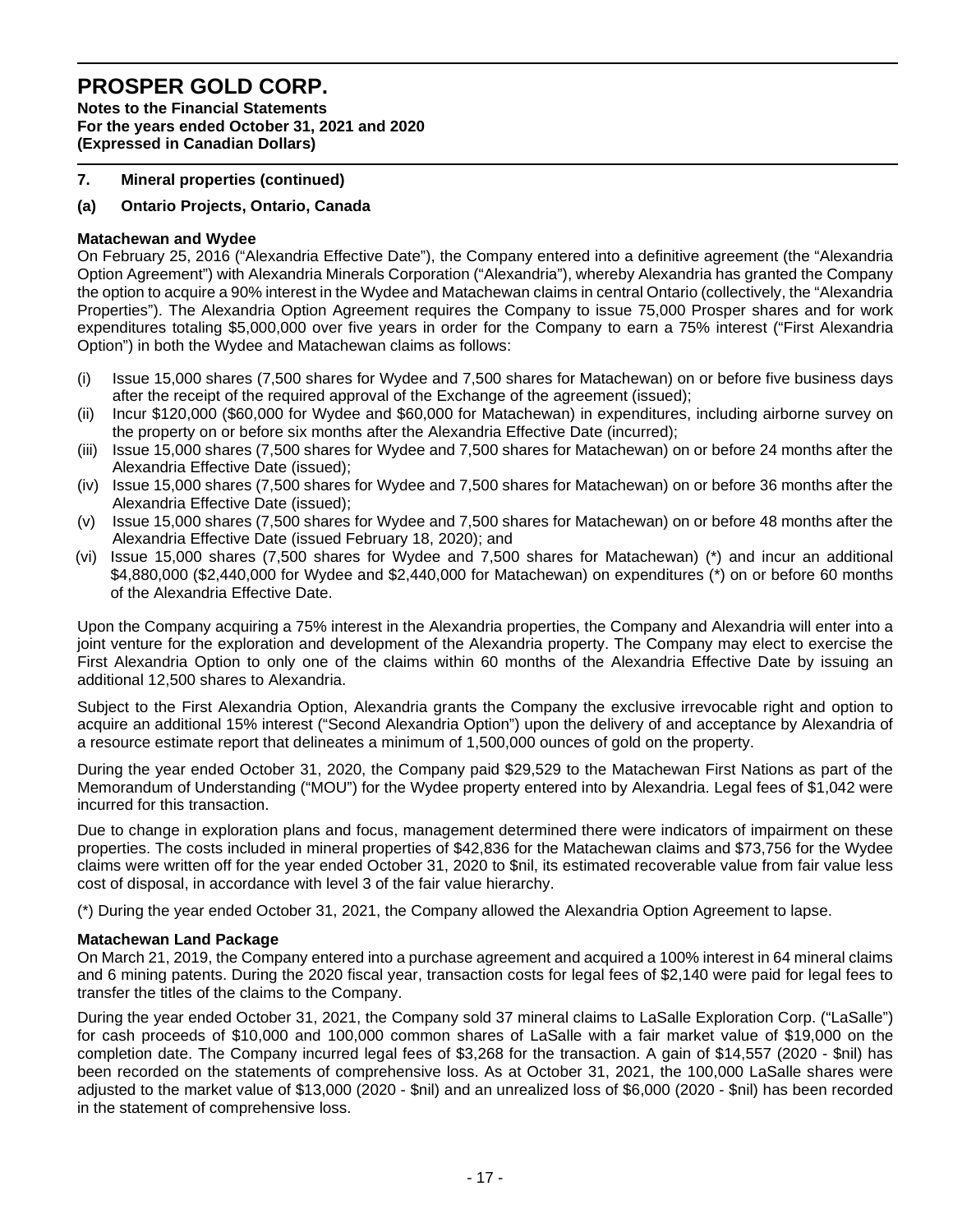**Notes to the Financial Statements For the years ended October 31, 2021 and 2020 (Expressed in Canadian Dollars)** 

### **7. Mineral properties (continued)**

#### **(a) Ontario Projects, Ontario, Canada (continued)**

#### **Galahad**

On April 20, 2016, the Company entered into a purchase agreement (the "Purchase Agreement") with JCML Resources Inc. ("JCML"), whereby the Company agreed to acquire 13 mineral claims ("Galahad") surrounding the Ashley Gold Mine for \$50,000 and 10,000 Prosper shares. The Company issued the 10,000 common shares at a price of \$2.60 per share and paid \$50,000 for the acquisition in 2016.

During the year ended October 31, 2021, the Company wrote-off the costs of \$83,517 for Galahad to \$nil, its estimated recoverable value from fair value less cost of disposal, in accordance with level 3 of the fair value hierarchy as the Company no longer intends to pursue this project.

#### **Golden Sidewalk Project**

#### Sabina Agreement

On August 9, 2020 ("Sabina Effective Date"), the Company entered into an option agreement with Sabina Gold & Silver Corp. ("Sabina") to acquire a 100% interest in the Golden Sidewalk Properties, subject to the permitted encumbrances, underlying royalties, the Golden Sidewalk Royalties and any additional property royalty in accordance with the following:

- a) In order to acquire a 70% interest ("Sabina First Option"), the Company shall pay \$40,000 cash, issue 900,000 common shares and incur \$1,400,000 as follows:
	- (i) within five business days of receipt of TSXV approval, pay \$20,000 cash (paid) and issue 50,000 common shares (issued September 8, 2020)
	- (ii) on or before six months of the Sabina Effective Date, issue 50,000 common share (issued January 25, 2021) and incur expenditures of \$150,000 (incurred)
	- (iii) on or before 18 months of the Sabina Effective Date, issue 250,000 common shares, pay \$10,000 in cash and incur \$500,000 in expenditures (Note 16)
	- (iv) on or before 30 months of the Sabina Effective Date, issue 550,000 common shares, pay \$10,000 in cash and incur \$750,000 in expenditures (Note 16)
- b) Upon the exercise of the Sabina First Option, the Company can elect to pursue the second option to acquire the remaining 30% interest on or before 48 months of the Sabina Effective Date, by issuing an additional 600,000 common shares, pay an additional \$10,000 in cash, incur an additional \$1,200,000 of expenditures and enter into agreement to fully assume and novate to the Company the permitted encumbrances and all royalties that Sabina is subject to for the property.

Per the agreement, in the event that the Company does not incur the required expenditures in each period, the Company may pay Sabina in cash any shortfall by the end of each period.

Upon the exercise of the first option by the Company, Sabina and the Company will enter in a royalty agreement ("Golden Sidewalk Royalty") whereby Sabina will retain and the Company will pay to Sabina 2.0% NSR on the proceeds from the production or sale of products produced or derived from the Golden Sidewalk property. The Company can elect to purchase 1.0% of the NSR by payment of \$1,000,000.

#### Smith Agreement

On August 25, 2020, the Company entered into an agreement with Greg Smith to acquire a 100% interest in certain mineral claims for \$25,000 cash (paid).

The acquisition for these claims is subject to a 1% NSR. The Company can elect to purchase 0.5% of the NSR by payment of \$500,000.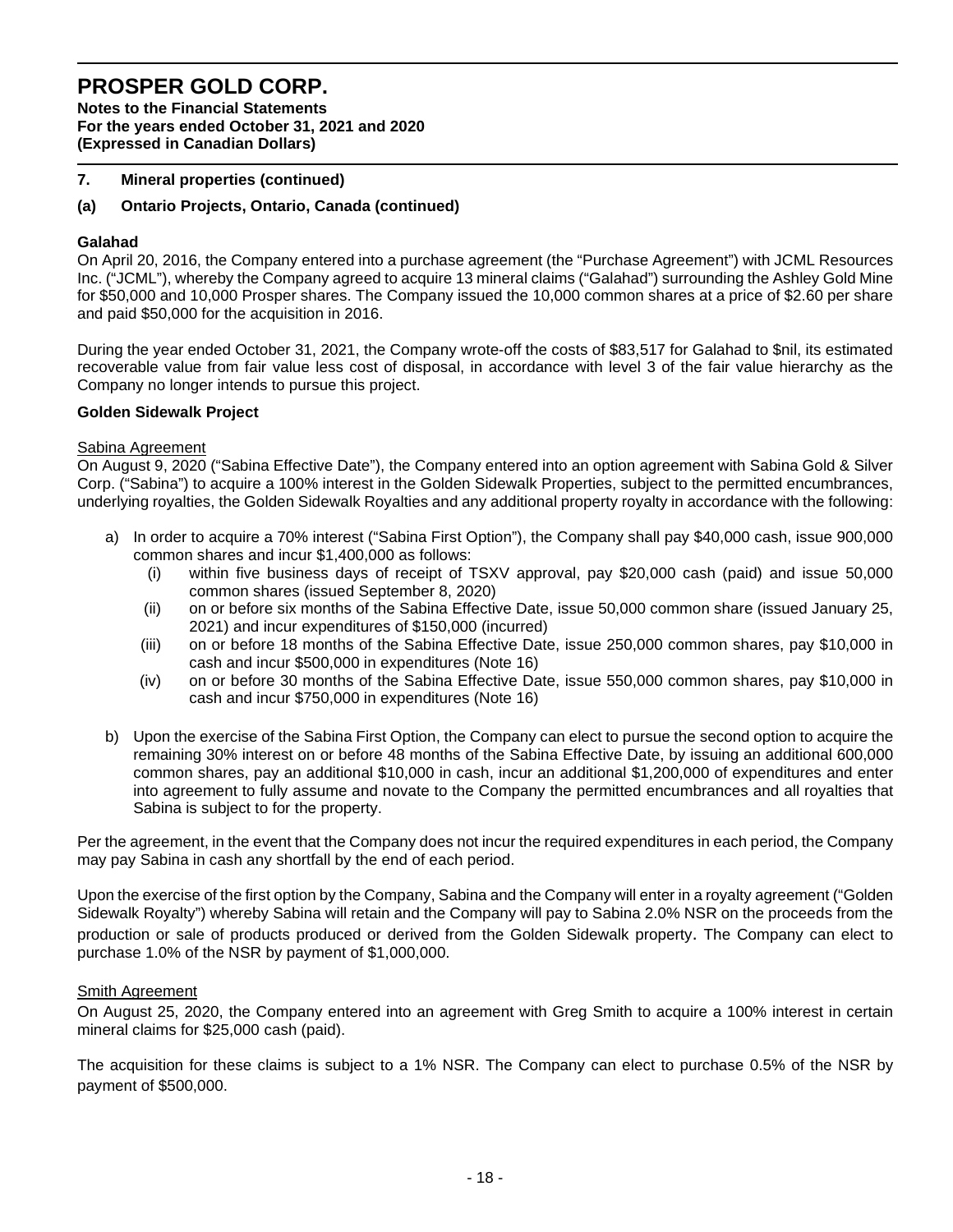**Notes to the Financial Statements For the years ended October 31, 2021 and 2020 (Expressed in Canadian Dollars)** 

### **7. Mineral properties (continued)**

## **(a) Ontario Projects, Ontario, Canada (continued)**

### **Golden Sidewalk Project (continued)**

#### Bounty Agreement

On August 31, 2020, the Company entered into an agreement with Bounty Gold Corp. ("Bounty") to acquire a 100% interest in certain mineral claims free of any encumbrances by:

- i. Within 5 days of Exchange approval, payment of \$60,000 in cash (paid)
- ii. Issuance of 125,000 common shares of the Company (issued October 14, 2020)

The purchase is subject to a 2% NSR with an option to purchase 1% of the NSR by the Company with a payment of \$1,000,000.

#### Claims Purchase

During the year ended October 31, 2021, the Company acquired additional claims for the Golden Sidewalk Project for \$13,200.

#### Land Purchase

During the year ended October 31, 2021, the Company purchased a parcel of land at Ear Falls, Ontario for \$113,000 and paid \$4,218 for transaction costs.

### **(b) Star Property, British Columbia, Canada**

Pursuant to an option agreement dated July 15, 2013 between the Company and Firesteel Resources Inc. ("Firesteel") (name changed to Otso Gold Corp.) (the "Option Agreement"), the Company has the exclusive option to earn up to an 80% interest in 19 mining claims on the Star property (formerly the Sheslay property), a copper-gold discovery located northwest of Telegraph Creek, British Columbia, in the Stikine Arch area of northwestern British Columbia, in exchange for cash payments, the issuance of common shares and exploration expenditures over four years as follows:

Pursuant to the option agreement (the "First Option"), the Company has earned a 51% interest in the Star property by:

- Making cash payments to Firesteel totaling \$300,000 over 18 months (paid);
- Issuing a total of 30,000 Prosper common shares to Firesteel (issued); and
- Incurring exploration expenditures totaling \$1,000,000 over 18 months (incurred).

The Company has an additional option (the "Second Option") to earn an additional 19% interest, thereby increasing its total interest in the Property to 70%, which may be exercised by:

- Making cash payments to Firesteel totaling \$200,000 over 36 months (due August 30, 2016) (unpaid);
- Issuing a total of 20,000 Prosper common shares to Firesteel over a period of 36 months (due August 30, 2016) (unissued); and
- Incurring exploration expenditures totaling \$2,000,000 over 36 months (incurred).

The Company has an additional option (the "Third Option") to earn an additional 10% interest, thereby increasing its total interest in the Property to 80%, which may be exercised by:

- Making cash payments to Firesteel totaling \$500,000 over 48 months (unpaid);
- Issuing a total of 50,000 Prosper common shares to Firesteel over a period of 48 months (unissued); and
- Incurring exploration expenditures totaling \$2,000,000 over 48 months (incurred).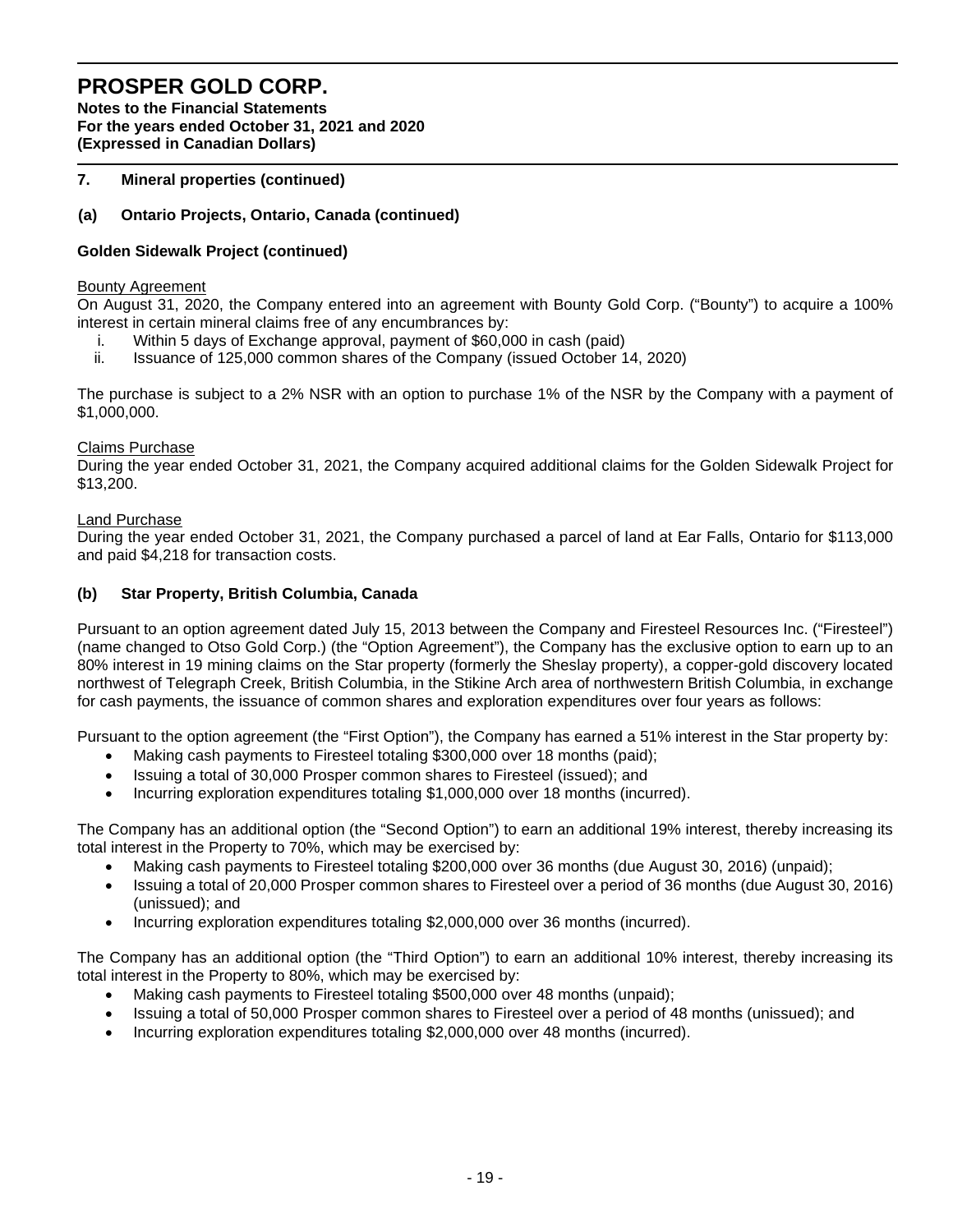**Notes to the Financial Statements For the years ended October 31, 2021 and 2020 (Expressed in Canadian Dollars)** 

### **7. Mineral properties (continued)**

## **(b) Star Property, British Columbia, Canada (continued)**

Rather than making the Second Option payment and issuance of common shares due August 30, 2016 and the Third Option payment and issuance of common shares due August 30, 2017, the Company and Firesteel entered into a joint venture agreement on August 30, 2016. The Company holds 51% ownership of the Star property. The joint venture agreement specifies that the Company and Firesteel will contribute funds to continue explorations on the Star property pro-rata, based on their percentage of ownership; 51% to be contributed by Prosper and 49% to be contributed by Firesteel.

The underlying royalty holders are entitled to a 2% NSR on the property. The Company has the option to purchase the 2% royalty entitlement for \$2,000,000.

### **(c) Exploration and evaluation expenditures**

During the years ended October 31, 2021 and 2020, the Company's exploration expenditures (recovery) consisted of the following:

|                                |   | <b>Ontario Projects</b> |    |                  |  | <b>Star Property</b> |    |                  |  |  |
|--------------------------------|---|-------------------------|----|------------------|--|----------------------|----|------------------|--|--|
|                                |   | October 31, 2021        |    | October 31, 2020 |  | October 31, 2021     |    | October 31, 2020 |  |  |
| Airborne survey                | จ | 22,253                  | \$ | 121,792          |  |                      |    |                  |  |  |
| Assay and analysis             |   | 367,156                 |    | 33,829           |  |                      |    |                  |  |  |
| Camp accommodation             |   | 381,005                 |    | 13,087           |  |                      |    |                  |  |  |
| <b>Drilling</b>                |   | 2,208,070               |    | 96,361           |  |                      |    |                  |  |  |
| Equipment rental               |   | 40,655                  |    | 5.256            |  |                      |    |                  |  |  |
| Field costs (recovery)         |   | 413,320                 |    | 26,111           |  | 2,400                |    | (33,600)         |  |  |
| Geological (note 12(a))        |   | 667,194                 |    | 84,399           |  |                      |    | 4,950            |  |  |
| Property rentals and utilities |   | 56,690                  |    | 26,155           |  |                      |    |                  |  |  |
| Salaries (note 12(a))          |   | 517,176                 |    | 108,175          |  |                      |    |                  |  |  |
| Transportation and freight     |   | 88,535                  |    | 11,182           |  |                      |    |                  |  |  |
| Travel and accommodations      |   | 126,566                 |    | 3,726            |  |                      |    |                  |  |  |
|                                |   | 4,888,620               | \$ | 530,073          |  | 2,400                | \$ | (28, 650)        |  |  |

### **8. Loan payable**

The Company received \$40,000 for the Canada Emergency Business Account ("CEBA") interest free loan up to the initial term date of December 31, 2022. 25% of the loan balance will be forgiven if the balance of 75% of the loan balance is repaid by the initial term date of December 31, 2022. Subsequent to December 31, 2022, if 75% of the loan has not been repaid, then the loan is subject to an interest rate of 5% per annum and due for repayment by December 31, 2025. The loan payable has been initially recorded at fair value of \$35,114 and is calculated based on the application of a fair value interest rate of 5% with the anticipated repayment date of December 31, 2022. The initial difference of \$4,886 between the face value of \$40,000 and the initial fair value of the loan payable of \$35,114 has been recorded as a deferred gain on loan payable. Accretion expense of \$1,833 (2020 - \$872) and amortization of deferred gain of \$1,833 (2020 - \$872) has been included in general and administrative expense resulting in the loan payable balance at October 31, 2021 of \$37,819 (2020 - \$35,986) and a deferred gain on loan payable balance of \$2,181 (2020 - \$4,014). Subsequent to October 31, 2021, the repayment deadline to qualify for partial loan forgiveness has been extended from December 31, 2022 to December 31, 2023.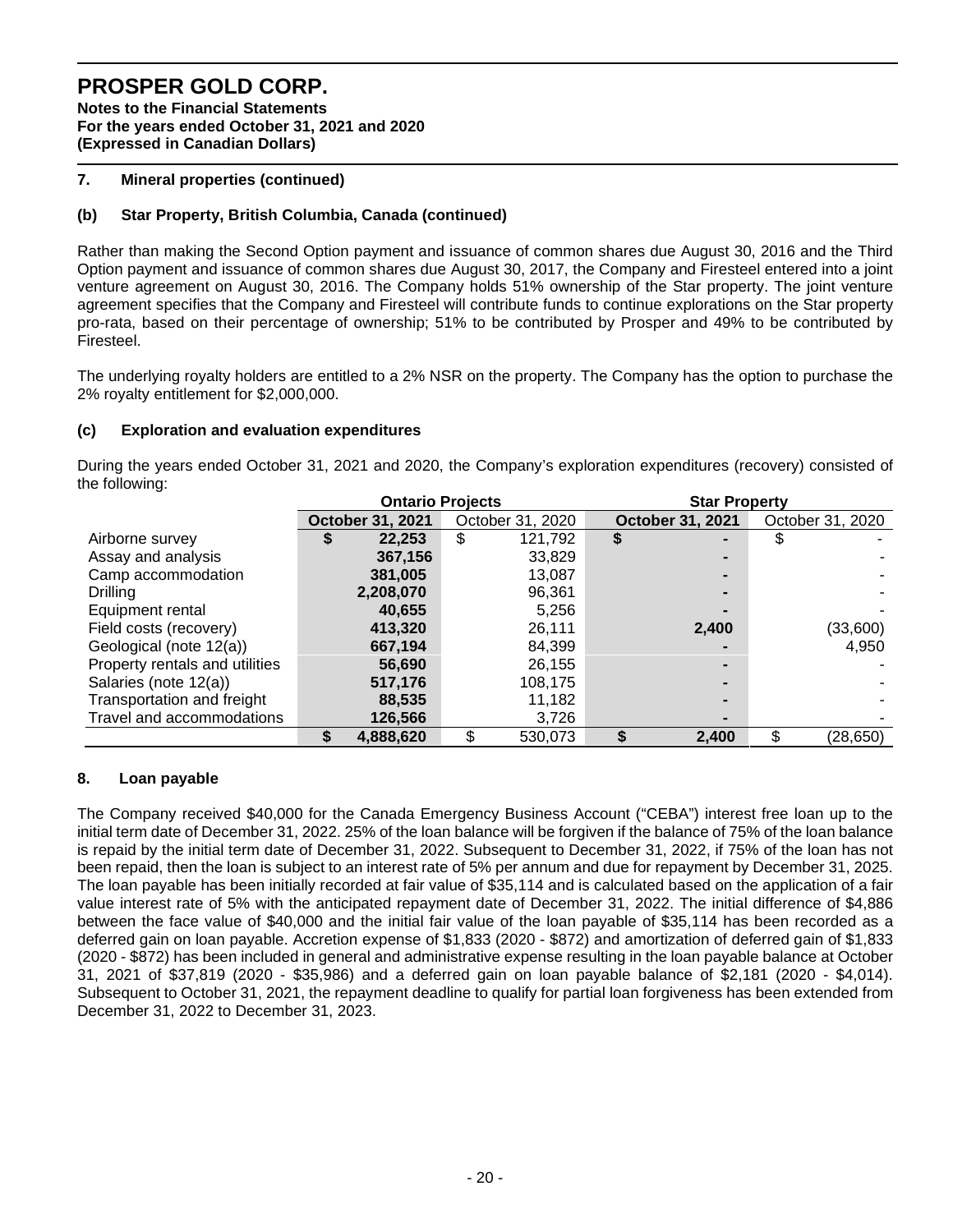### **PROSPER GOLD CORP. Notes to the Financial Statements For the years ended October 31, 2021 and 2020 (Expressed in Canadian Dollars)**

### **9. Share capital**

### **(a) Authorized**

The authorized share capital of the Company consists of an unlimited number of common shares without par value.

### **(b) Issued**

Private placement activity for the year ended October 31, 2021 were as follows:

On December 22, 2020, the Company completed a non-brokered private placement of 6,111,111 units at \$0.90 per unit for \$5,500,000. Each unit consists of one common share and one-half of one share purchase warrant exercisable at \$1.35 for 24 months. In connection with the offering, finder's fees totaling \$134,385 in cash were paid and 149,316 common share purchase finder warrants were issued with a fair value of \$107,090. Each finder warrant is nontransferable and exercisable for one common share for a period of 24 months following closing of the offering at an exercise price equal to \$1.35. The estimated fair value of the finder warrants was calculated using the Black-Scholes Option Pricing Model based on the following assumptions: risk free interest rate of 0.23%, expected life of 2 years, no annual dividends, expected volatility of 95.85% and a forfeiture rate of 0%. In addition, the Company incurred \$46,445 of costs for legal fees, filing fees, transfer agent fees and bank charges.

Private placement activity for the year ended October 31, 2020 were as follows:

On October 14, 2020, the Company completed a private placement of \$3,020,001 for the issuance of 5,490,910 units at \$0.55 per unit. Each unit contains one common share and one share purchase warrant for one common share exercisable at \$0.85 per share, expiring in 24 months. Finder's fees consist of \$106,820 were paid and 114,398 broker warrants with a fair value of \$29,972 were issued. The broker warrants have an exercise price of \$0.85 and expire 24 months from October 14, 2020. The estimated fair value of the broker warrants was calculated using the Black-Scholes Option Pricing Model based on the following assumptions: risk free interest rate of 0.24%, expected life of 2 years, no annual dividends, expected volatility of 97.69% and a forfeiture rate of 0%. Share issue costs including fees for legal, transfer agent and filing fees of \$35,070 were also paid.

### **(c) Shares issued for property**

During the year ended October 31, 2021, the Company issued 50,000 common shares with a fair value of \$87,000 per the Sabina Agreement (note 7(a)). Share issue costs of \$200 were incurred for filing fees.

During the year ended October 31, 2020, the Company issued 190,000 common shares with a total value of \$117,250 for the following properties:

Matachewan  $-7,500$  common shares with a fair value of \$3,750 Wydee – 7,500 common shares with a fair value of \$3,750 Golden Sidewalk – 50,000 common shares with a fair value \$33,500 and 125,000 common shares with a fair value of \$76,250

### **(d) Warrants exercised**

During the year ended October 31, 2021, the Company issued 3,313,564 shares from the exercise of 3,157,310 warrants and 156,254 broker warrants at an average exercise price of \$0.85 per share. Share issue costs of \$13,595 were incurred for transfer agent fees and \$332 for bank charges.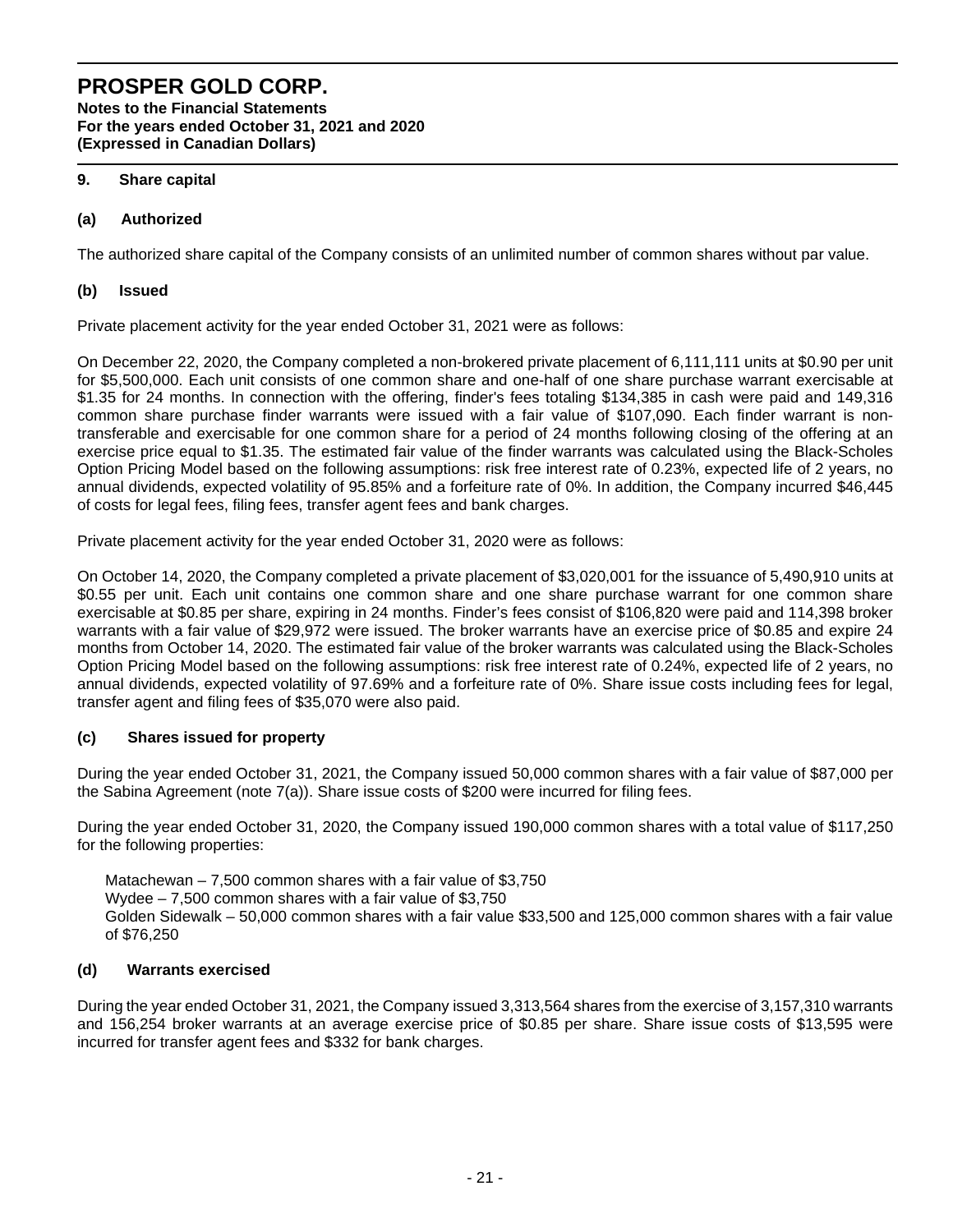**Notes to the Financial Statements For the years ended October 31, 2021 and 2020 (Expressed in Canadian Dollars)** 

### **10. Share based payments and warrants**

# **(a) Security Based Compensation plan**

The Company has a security based compensation plan under which the Board of Directors may from time to time grant to directors, senior officers, consultants and employees share units and options to acquire common shares, exercisable for a period of up to ten years from the date of grant. The security based compensation plan provides that the maximum number of common shares in the capital of the Company that may be reserved for issuance for all purposes under the security based compensation plan shall not exceed 4,184,814 common shares of which 2,510,889 is reserved for stock options and 1,673,925 is allotted for other share compensation arrangements. The maximum number of common shares that may be reserved for issuance to any individual insider pursuant to security based compensation may not exceed 5% of the common shares issued and outstanding at the time of grant, and the number of common shares that may be reserved for issuance to all technical consultants pursuant to security based compensation may not exceed 2% of the common shares issued and outstanding at the time of grant. Security based compensation become exercisable as long as the optionee holds office or continues to be employed by the Company and 90 days following the cessation of an optionee's position with the Company.

## **(b) Stock options**

During the year ended October 31, 2021, the Company had the following stock option activities:

On December 30, 2020, the Company granted an aggregate of 1,521,500 incentive options to purchase common shares of the Company to certain directors, officers, and consultants of the Company. The options are exercisable at a price of \$1.35 per common share for 5 years from the date of grant. The options have vesting terms of 25% every 6 months.

On May 10, 2021, the Company granted an aggregate of 600,000 incentive options to purchase common shares of the Company to certain directors of the Company. The options are exercisable at a price of \$1.60 per common share for 5 years from the date of grant. The options have vesting terms of 25% every 6 months.

During the year ended October 31, 2021, 70,000 stock options with an exercise price of \$2.40 expired unexercised on May 31, 2021 and 55,000 stock options with an exercise price of \$3.45 expired unexercised on September 2, 2021.

During the year ended October 31, 2021, 233,500 stock options were forfeited by a Director who resigned from the Board. The vested options with a value of \$153,567 were reallocated from reserves to deficit.

During the year ended October 31, 2020, the Company did not grant any stock options. During the 2020 fiscal year, 27,500 stock options were forfeited by a Director who resigned from the Board. The vested options with a value of \$23,197 were reallocated from reserves to deficit.

A continuity schedule of the Company's outstanding stock options under the stock option plan is as follows:

|                     |                           | <b>Weighted Average</b> |
|---------------------|---------------------------|-------------------------|
|                     | <b>Number Outstanding</b> | <b>Exercise Price</b>   |
| At October 31, 2019 | 510,000                   | \$2.20                  |
| Forfeited           | (27, 500)                 | \$1.50                  |
| At October 31, 2020 | 482,500                   | \$1.97                  |
| <b>Granted</b>      | 2,121,500                 | \$1.42                  |
| <b>Expired</b>      | (125,000)                 | \$2.86                  |
| <b>Forfeited</b>    | (233,500)                 | \$1.55                  |
| At October 31, 2021 | 2,245,500                 | \$1.44                  |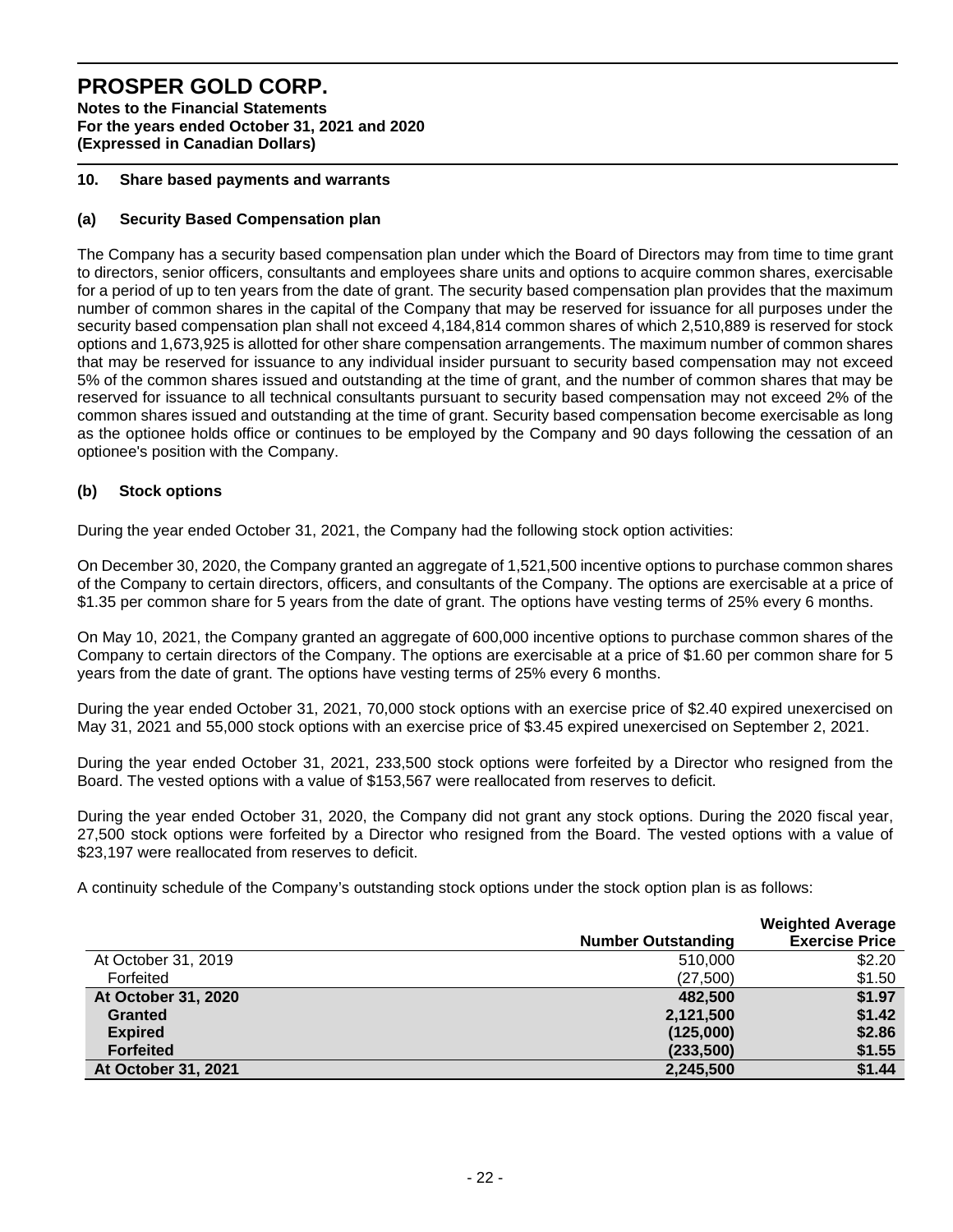**Notes to the Financial Statements For the years ended October 31, 2021 and 2020 (Expressed in Canadian Dollars)** 

### **10. Share based payments and warrants (continued)**

### **(b) Stock options (continued)**

As at October 31, 2021, the Company had the following share purchase options outstanding and exercisable:

|                                 |                 |                    | <b>Fair Value</b> |                               |                    |
|---------------------------------|-----------------|--------------------|-------------------|-------------------------------|--------------------|
|                                 | <b>Exercise</b> | <b>Options</b>     | at Grant          | Remaining                     | <b>Options</b>     |
| <b>Expiry Date</b>              | <b>Price</b>    | <b>Outstanding</b> | <b>Date</b>       | <b>Contractual Life (yrs)</b> | <b>Exercisable</b> |
| January 23, 2022 <sup>(*)</sup> | \$2.00          | 41,500             | \$1.85            | 0.23                          | 41,500             |
| March 5, 2023                   | \$1.50          | 65,000             | \$1.20            | 1.34                          | 65,000             |
| December 17, 2023               | \$1.50          | 157,500            | \$1.05            | 2.13                          | 157,500            |
| December 30, 2025               | \$1.35          | 1,381,500          | \$1.41            | 4.17                          | 345,375            |
| May 10, 2026                    | \$1.60          | 600,000            | \$1.51            | 4.53                          |                    |
|                                 |                 | 2,245,500          | \$1.41            | 3.97                          | 609.375            |

(\*) Subsequent to October 31, 2021, 41,500 stock options were not exercised and expired.

As at October 31, 2020, the Company had the following share purchase options outstanding and exercisable:

|                    |                                 |                               | <b>Fair Value</b>       |                                            |                                      |
|--------------------|---------------------------------|-------------------------------|-------------------------|--------------------------------------------|--------------------------------------|
| <b>Expiry Date</b> | <b>Exercise</b><br><b>Price</b> | <b>Options</b><br>Outstanding | at Grant<br><b>Date</b> | Remaining<br><b>Contractual Life (yrs)</b> | <b>Options</b><br><b>Exercisable</b> |
| May 31, 2021       | \$2.40                          | 70,000                        | \$1.84                  | 0.58                                       | 70,000                               |
| September 2, 2021  | \$3.45                          | 70.000                        | \$2.67                  | 0.84                                       | 70,000                               |
| January 23, 2022   | \$2.00                          | 50,000                        | \$1.85                  | 1.23                                       | 50,000                               |
| March 5, 2023      | \$1.50                          | 65,000                        | \$1.20                  | 2.34                                       | 65,000                               |
| December 17, 2023  | \$1.50                          | 227,500                       | \$1.05                  | 3.13                                       | 170,625                              |
|                    |                                 | 482.500                       | \$1.48                  | 2.12                                       | 425,625                              |

The total fair value of the incentive options and broker warrants were calculated using the Black-Scholes option pricing model with the following weighted average assumptions and inputs:

|                             |   | <b>October 31, 2021</b> | October 31, 2020 |
|-----------------------------|---|-------------------------|------------------|
| Risk-free interest rate     |   | 0.64%                   | 1.37%            |
| <b>Expected volatility</b>  |   | 155%                    | 112%             |
| <b>Expected life</b>        |   | 4.37 years              | 2.81 years       |
| Expected dividend yield     |   |                         |                  |
| Share price                 | S | 1.40                    | \$<br>0.92       |
| Exercise price              | S | 1.35                    | \$<br>1.33       |
| <b>Expected forfeitures</b> |   | $0.00\%$                | $0.00\%$         |

Expected stock price volatility was derived from historical movements in the closing prices of the Company's stock for a length of time equal to the expected life of the options. Companies are required to utilize an estimated forfeiture rate when calculating the expense for the reporting period. Based on the best estimate, management applied the estimated forfeiture rate of 0.00% in determining the expense recorded in the accompanying statements of comprehensive loss.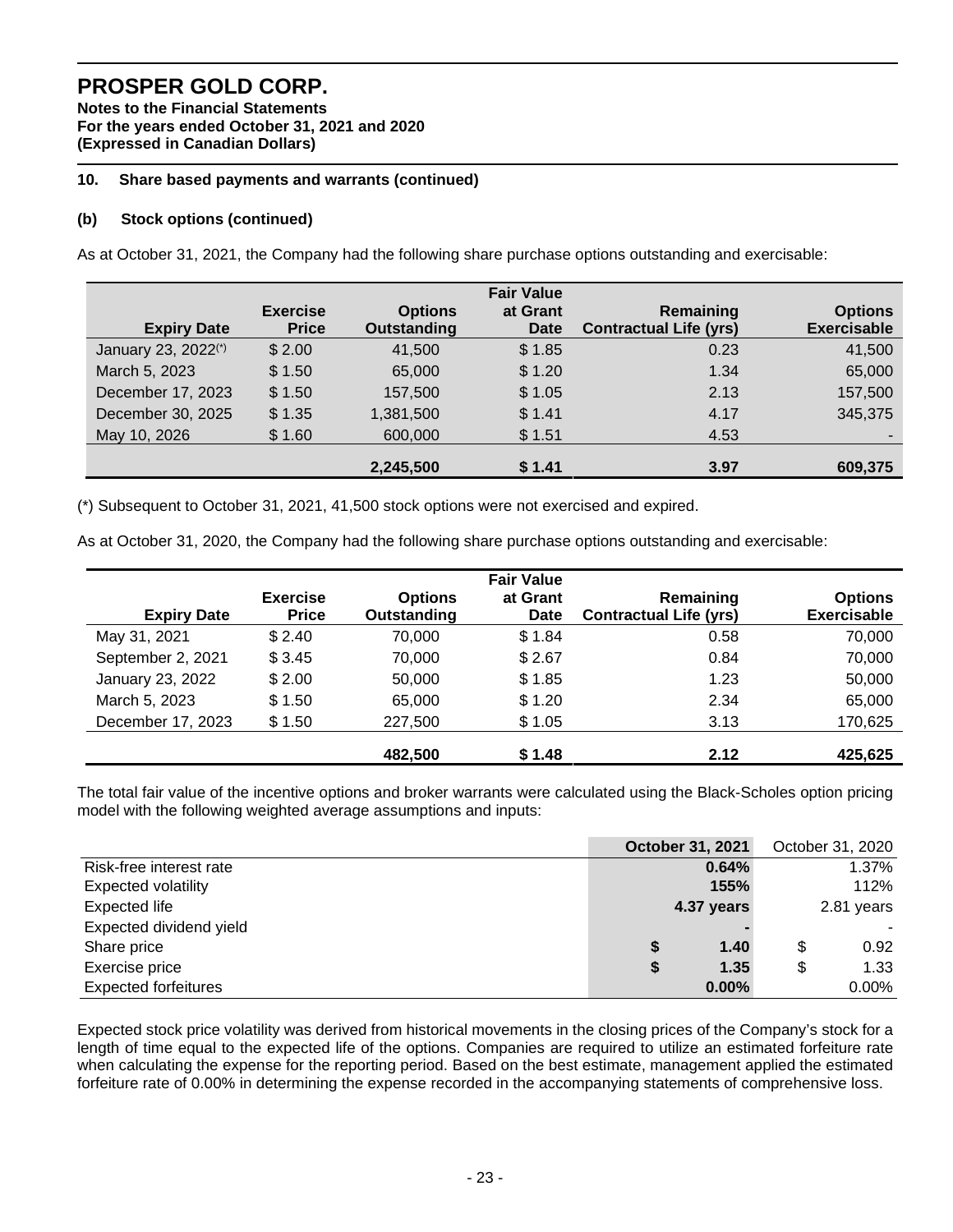**Notes to the Financial Statements For the years ended October 31, 2021 and 2020 (Expressed in Canadian Dollars)** 

#### **10. Share based payments and warrants (continued)**

#### **(b) Stock options (continued)**

The fair value of the incentive options during the year ended October 31, 2021 of \$1,780,472 (2020 - \$49,773) was recognized as share-based payments. The balance consists of \$1,686,583 (2020 - \$45,243) to directors and officers, and \$93,889 (2020 - \$4,530) to consultants.

#### **(c) Restricted share units**

On May 10, 2021, the Company issued 1,513,000 restricted share units ("RSUs") to certain officers, employees and consultants of the Company. The RSUs are payable in common shares of the Company or the cash equivalents at the option of the Company, on the redemption date, being 3 years from the date of grant. These RSUs vest in three equal instalments over 3 years. Prior to the end of the 2021 fiscal year, 25,000 restricted share units were cancelled due to the departure of an employee. As at October 31, 2021, there were 1,488,000 (2020 - nil) RSUs outstanding, of which nil (2020 - nil) are vested.

The fair value of the RSUs recognized as share-based payments during the year equals \$647,372 (2020 - \$Nil). The balance consists of \$612,309 (2020 - \$Nil) to directors and officers and \$35,063 (2020 - \$Nil) to consultants.

#### **(d) Warrants**

On December 22, 2020, the Company issued 3,055,555 warrants exercisable at \$1.35 per warrant with an expiry date of 24 months in conjunction with the unit private placement. Broker warrants of 149,316 with an exercise price of \$1.35 and an expiry date of 24 months were also issued.

During the year ended October 31, 2021, 250,000 warrants with an exercise price of \$1.50 and 159,583 warrants with an exercise price of \$1.70 expired unexercised.

As at October 31, 2021, 3,157,310 of warrants with an average exercise price of \$0.85 were exercised for a gross proceed of \$2,674,409 and 156,254 broker warrants with an average exercise price of \$0.83 were exercised for proceeds of \$130,416.

A continuity schedule of the Company's outstanding warrants is as follows:

|                                         | <b>Number</b> | <b>Weighted Average</b> |
|-----------------------------------------|---------------|-------------------------|
|                                         | Outstanding   | <b>Exercise Price</b>   |
| At October 31, 2019                     | 3,227,335     | \$1.40                  |
| <b>Expired</b>                          | (769, 752)    | \$2.90                  |
| Issued – warrants for private placement | 5,490,910     | \$0.85                  |
| Issued – broker warrants                | 114,398       | \$0.85                  |
| At October 31, 2020                     | 8,062,891     | \$0.87                  |
| Expired                                 | (409, 583)    | \$1.58                  |
| Issued – warrants for private placement | 3,055,555     | \$1.35                  |
| Issued – broker warrants                | 149.316       | \$1.35                  |
| Exercised                               | (3,313,564)   | \$0.85                  |
| At October 31, 2021                     | 7,544,615     | \$1.05                  |

As at October 31, 2021, the Company had the following warrants outstanding and exercisable:

| <b>Expiry Date</b> | <b>Exercise Price</b> |           | Warrants Outstanding Remaining Contractual Life (yrs) |
|--------------------|-----------------------|-----------|-------------------------------------------------------|
| October 14, 2022   | \$0.85                | 4,521,135 | 0.96                                                  |
| December 22, 2022  | \$1.35                | 3,023,480 | 1.15                                                  |
|                    |                       |           |                                                       |
|                    |                       | 7,544,615 | 1.03                                                  |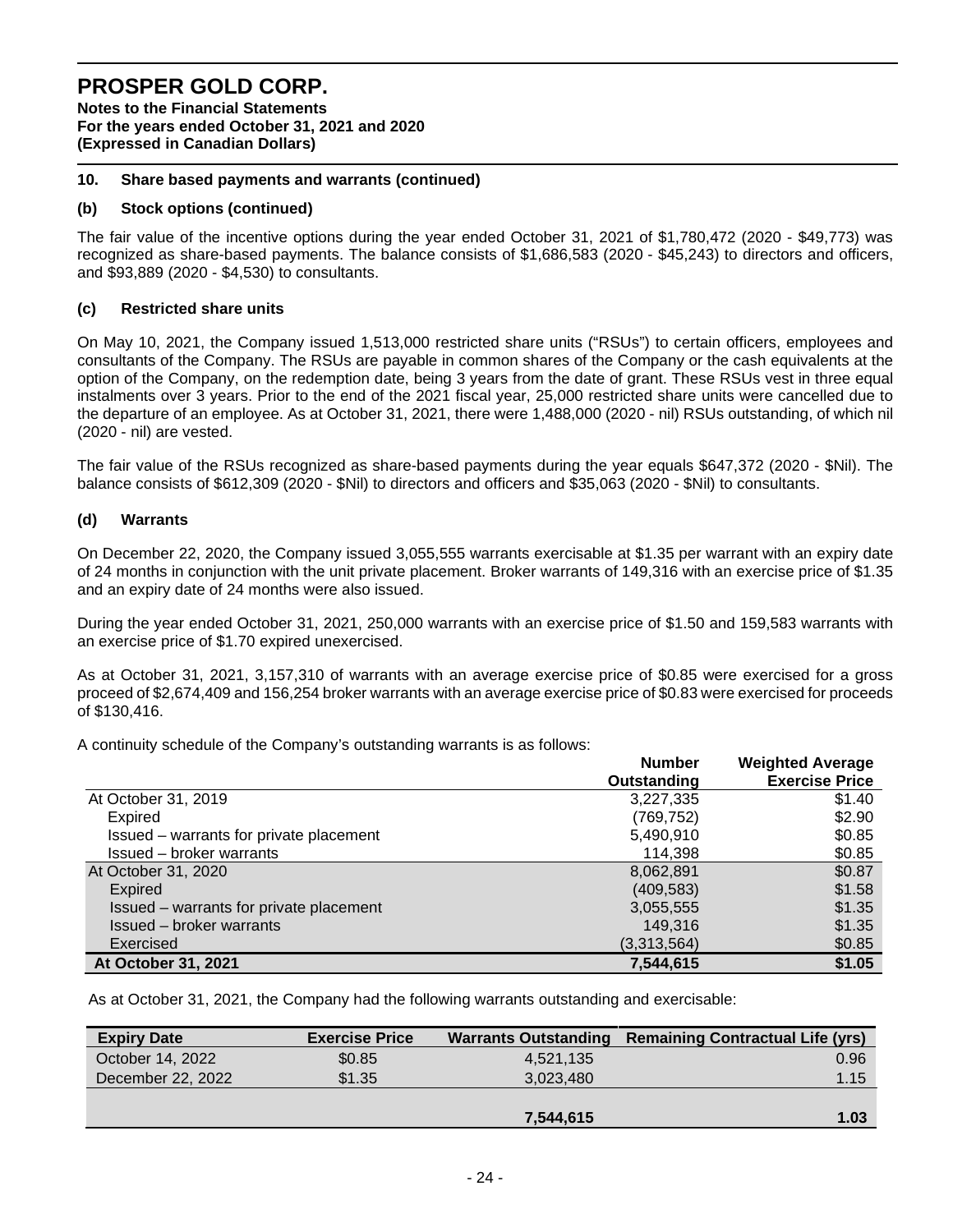**Notes to the Financial Statements For the years ended October 31, 2021 and 2020 (Expressed in Canadian Dollars)** 

### **10. Share based payments and warrants (continued)**

### **(d) Warrants (continued)**

As at October 31, 2020, the Company had the following warrants outstanding and exercisable:

| <b>Expiry Date</b> | <b>Exercise Price</b> | <b>Warrants Outstanding</b> | <b>Remaining Contractual Life (yrs)</b> |
|--------------------|-----------------------|-----------------------------|-----------------------------------------|
| November 29, 2020  | \$1.50                | 250,000                     | 0.08                                    |
| December 17, 2020  | \$1.70                | 159.583                     | 0.13                                    |
| September 9, 2021  | \$0.80                | 2,048,000                   | 0.86                                    |
| October 14, 2022   | \$0.85                | 5,605,308                   | 1.95                                    |
|                    |                       | 8,062,891                   | 1.81                                    |

### **11. Financial instruments**

The Company's financial instruments consist of cash and cash equivalents, amounts receivable (other than GST receivable), marketable securities, deposit, reclamation deposits, accounts payable and accrued liabilities and loan payable.

The fair values of the Company's cash and cash equivalents, amounts receivable (other than GST receivable), marketable securities, deposit and accounts payable and accrued liabilities approximate their carrying amounts due to the short-term maturities of these instruments.

These are classified as level 1 financial instruments. The Company's loan payable is classified as a level 2 financial instrument.

The Company's financial instruments are exposed to certain financial risks, including credit risk, liquidity risk, interest rate risk and foreign currency risk.

### **(a) Credit risk**

Credit risk is the risk that one party to a financial instrument will fail to discharge its obligation and cause the other party to incur a financial loss. The Company considers its exposure to credit risk to be low, as its cash and cash equivalents, deposit and reclamation deposit are deposited with a large financial institution with a strong credit rating. Amounts receivable consists of GST receivable and credits on vendor payable balances.

### **(b) Liquidity risk**

Liquidity risk is the risk that the Company will encounter difficulty in raising funds to meet obligations associated with its financial instruments. The Company manages liquidity risk by maintaining adequate cash and managing its capital. At October 31, 2021, the Company had accounts payable and accrued liabilities of \$718,627 (2020 - \$290,190) due within one year, and cash and cash equivalents of \$3,636,299 (2020 - \$2,346,449). The cash equivalents consist of cashable term deposits of \$3,008,333 with interest rate at 0.48% and maturity dates of November 18, November 24 and December 16, 2021.

### **(c) Interest rate risk**

Interest rate risk is the risk that the fair value or future cash flows of a financial instrument will fluctuate due to changes in market interest rates. Floating interest earned on the Company's cash balances are considered to be at market interest rates. The deposit of \$66,259 (2020 - \$17,590) earns no interest and is deposited with a major bank for the Company's corporate credit card. Assuming that all variables remain constant, a change representing a 1% increase or decrease in the interest rate would not have a significant effect for the Company.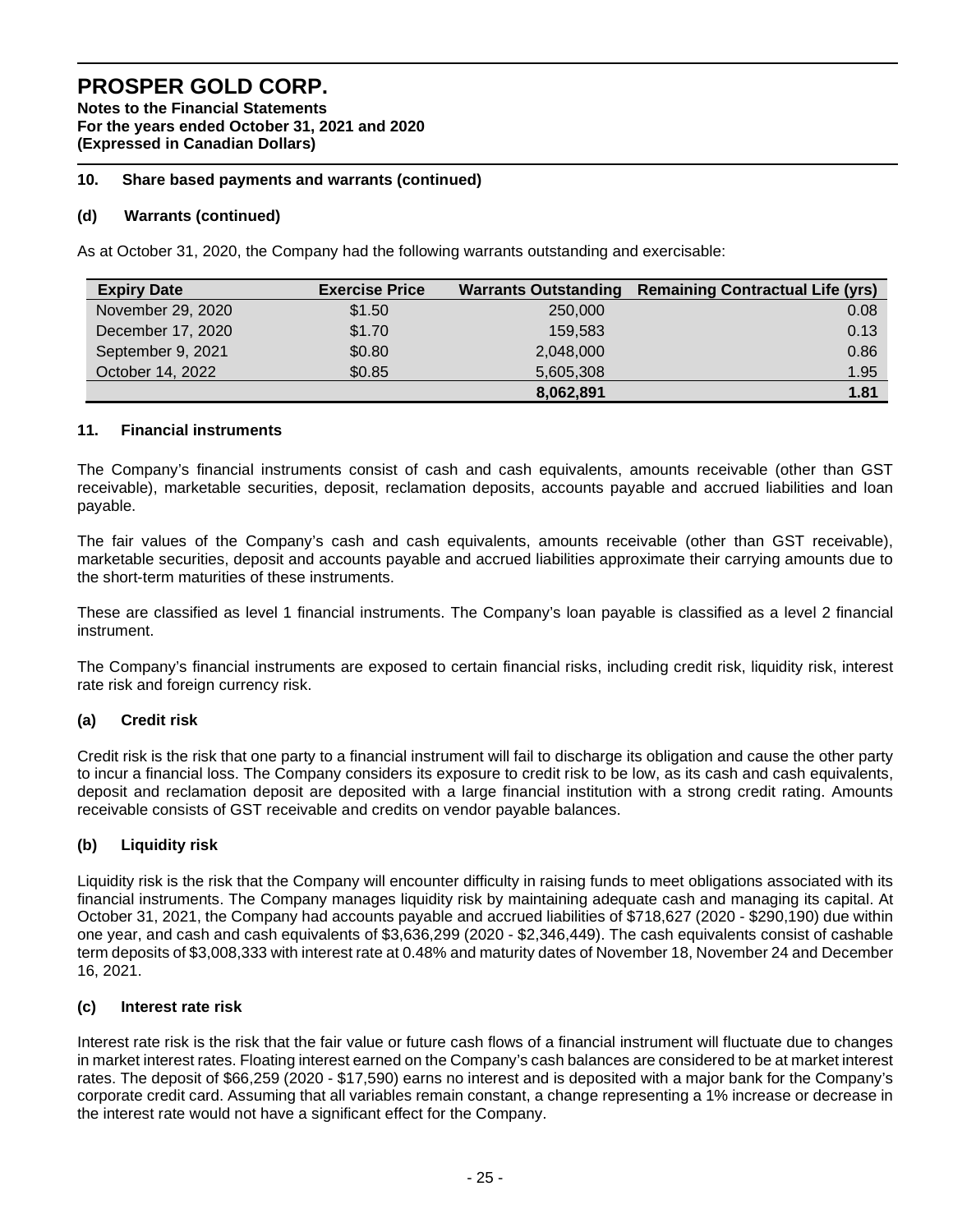**Notes to the Financial Statements For the years ended October 31, 2021 and 2020 (Expressed in Canadian Dollars)** 

#### **11. Financial instruments (continued)**

#### **(d) Foreign currency risk**

Foreign currency risk is the risk that the fair value or future cash flows of a financial instrument will fluctuate due to changes in foreign exchange rates. The Company is exposed to foreign currency risk to the extent that monetary assets and liabilities are denominated in foreign currency. At October 31, 2021, the Company's monetary assets and liabilities are primarily denominated in Canadian dollars.

There has been no change to the Company's approach to risk management during the year ended October 31, 2021.

#### **12. Related party transactions and balances**

The Company's related parties consist of its key management personnel, including its directors, and their close family members and entities controlled by key management personnel. During the years ended October 31, 2021 and 2020, the Company had the following related party transactions:

(a) Key management compensation for the years ended October 31, 2021 and 2020 were as follows:

|                      | Year ended                        | Year ended |
|----------------------|-----------------------------------|------------|
|                      | October 31, 2021 October 31, 2020 |            |
| Short-term benefits  | 971.292                           | 270,886    |
| Share-based payments | 2,298,892                         | 45,243     |
|                      | 3,270,184                         | 316,129    |

Short-term benefits include \$588,132 for year ended October 31, 2021 (2020 - \$84,231) in management fees, \$280,833 (2020 - \$131,250) in geological exploration expenditures, \$102,327 (2020 - \$54,230) for exploration salaries and \$Nil (2020 - \$1,175) for general and administrative expenses.

- (b) At October 31, 2021, accounts payable and accrued liabilities include \$Nil (October 31, 2020 \$131,250) due to companies owned by directors and officers of the Company and \$55,907 (October 31, 2020 - \$16,269) due to officers of the Company. Interest is not charged on outstanding balances and there are no specified terms of repayment.
- (c) During the year ended October 31, 2021, the Company purchased a vehicle for \$25,000 from a company controlled by an officer of the Company.

#### **13. Income taxes**

A reconciliation of income taxes at statutory rates with reported taxes is as follows:

|                                                                        | October 31, 2021 |                       | October 31, 2020 |                       |
|------------------------------------------------------------------------|------------------|-----------------------|------------------|-----------------------|
| Net loss<br>Canadian federal and provincial statutory income tax rates | S                | (8,673,393)<br>26.75% | S                | (1,010,946)<br>26.75% |
| Income tax benefit based on Canadian statutory income tax rates        |                  | (2,320,133)           |                  | (270, 428)            |
| Effects of the following:                                              |                  |                       |                  |                       |
| Over provided in prior years                                           |                  | (41, 398)             |                  |                       |
| Temporary timing difference                                            |                  | (3,894)               |                  |                       |
| Items not deductible for tax purposes                                  |                  | 660,025               |                  | 14.048                |
| Change in income tax rates                                             |                  |                       |                  |                       |
| Unused tax losses and tax offsets not recognized                       |                  | 1,705,400             |                  | 256,380               |
| Income tax recovery                                                    |                  |                       |                  |                       |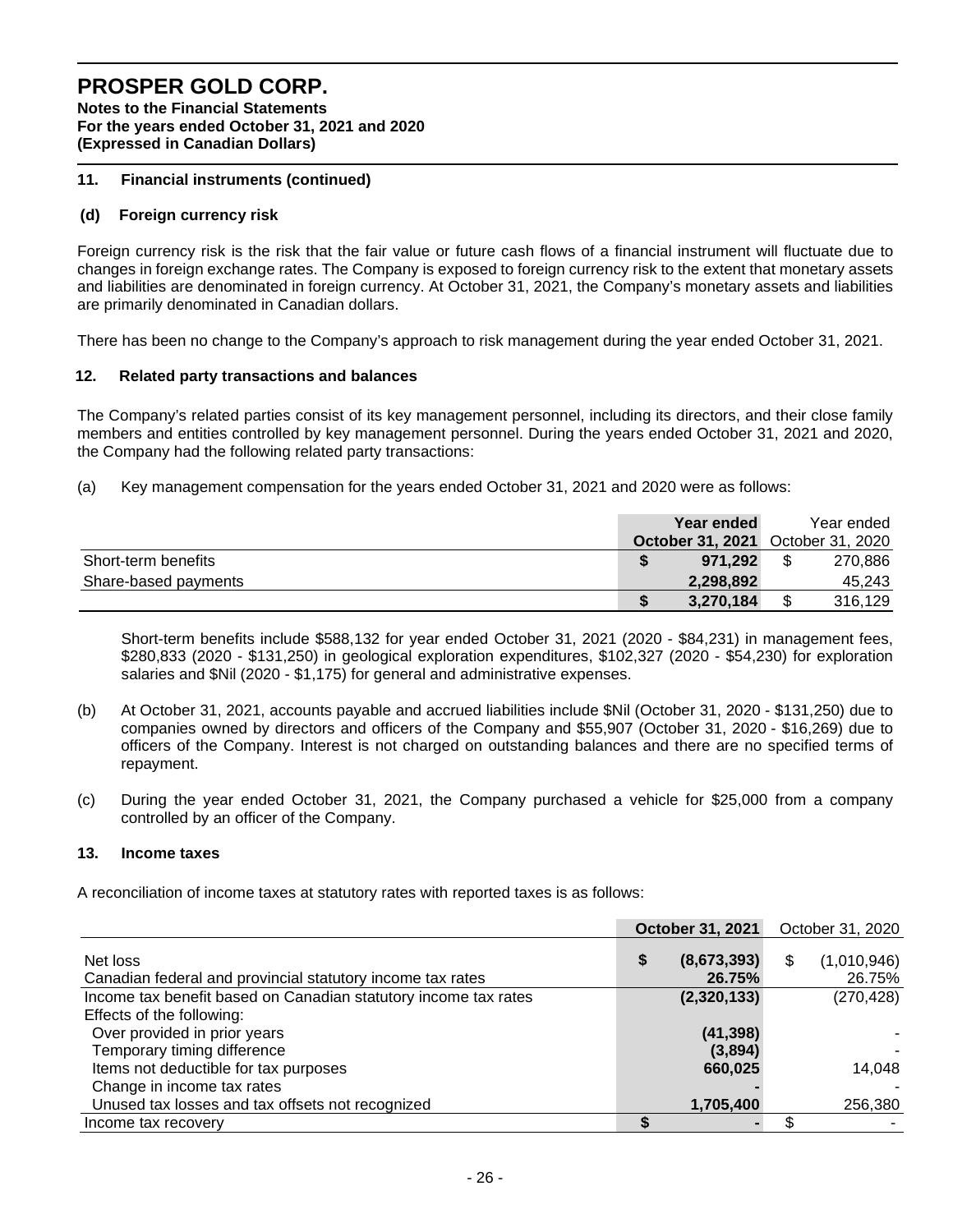**Notes to the Financial Statements For the years ended October 31, 2021 and 2020 (Expressed in Canadian Dollars)** 

### **13. Income taxes (continued)**

At October 31, the Company had unused tax losses and tax deductions for which no deferred tax assets have been recognized as follows:

|                             | <b>October 31, 2021</b> |            | October 31, 2020 |            |
|-----------------------------|-------------------------|------------|------------------|------------|
| Non-capital losses          |                         | 11,185,380 | \$               | 9,868,452  |
| Held-for-trading securities |                         | 6.000      |                  |            |
| Mineral properties          |                         | 5,658,169  |                  | 567,039    |
| Equipment                   |                         | 439,533    |                  | 341,196    |
| Cumulative eligible capital |                         | 48.169     |                  | 48.169     |
| Capital losses              |                         | 76,566     |                  | 76,566     |
| Share issue costs           |                         | 278.922    |                  | 211,033    |
| Loan payable                |                         |            |                  | 10,000     |
|                             |                         | 17,692,739 | S                | 11,122,455 |

The non-capital losses at October 31, 2021 expire as follows:

| <b>Expiry date</b> | <b>Amount</b>    |
|--------------------|------------------|
|                    |                  |
| 2027               | \$<br>8,719      |
| 2028               | 45,807           |
| 2029               | 107,629          |
| 2030               | 107,130          |
| 2031               | 146,071          |
| 2032               | 189,297          |
| 2033               | 569,564          |
| 2034               | 916,155          |
| 2035               | 367,075          |
| 2036               | 572,193          |
| 2037               | 650,376          |
| 2038               | 575,045          |
| 2039               | 5,153,944        |
| 2040               | 459,446          |
| 2041               | 1,316,929        |
|                    | \$<br>11,185,380 |

### **14. Segmented information**

The Company has one reportable operating segment in two geographical locations, being the exploration and development of the Star property in British Columbia, Canada and exploration and development of the Ontario Projects in Ontario, Canada.

### **15. Management of capital**

The Company's capital includes all amounts attributable to its shareholders. The Company's objectives when managing capital are to safeguard its ability to continue as a going concern and to maintain a flexible capital structure that optimizes the cost of capital within a framework of acceptable risk. The Company manages its capital structure and makes adjustments to it in light of changes in economic conditions and the risk characteristics of its underlying assets. To maintain or adjust its capital structure, the Company may issue additional shares or debt. The Company is dependent on the capital markets as its primary source of operating capital, and the Company's capital resources are largely determined by the strength of the junior resource markets.